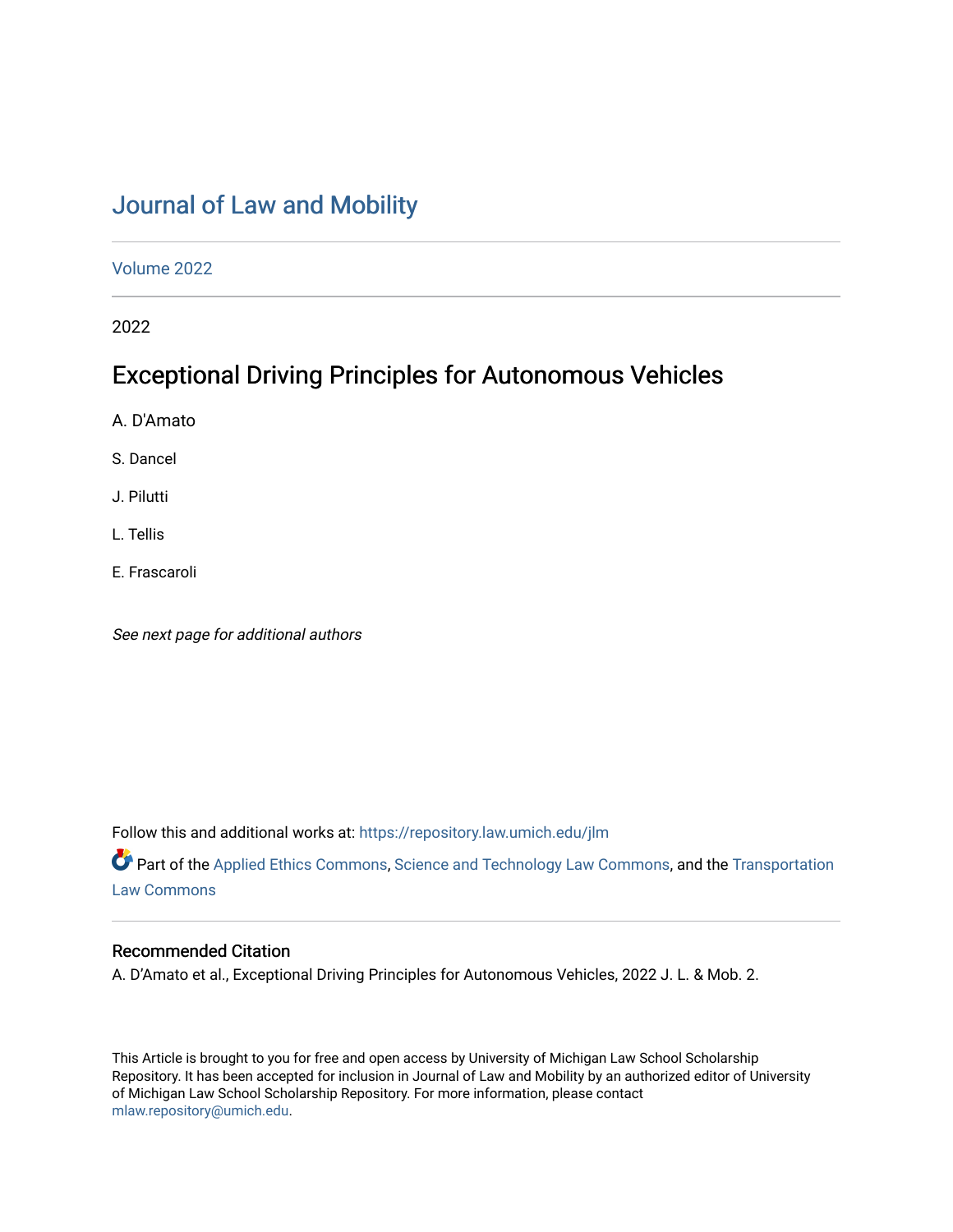## Exceptional Driving Principles for Autonomous Vehicles

## Authors

A. D'Amato, S. Dancel, J. Pilutti, L. Tellis, E. Frascaroli, and J. C. Gerdes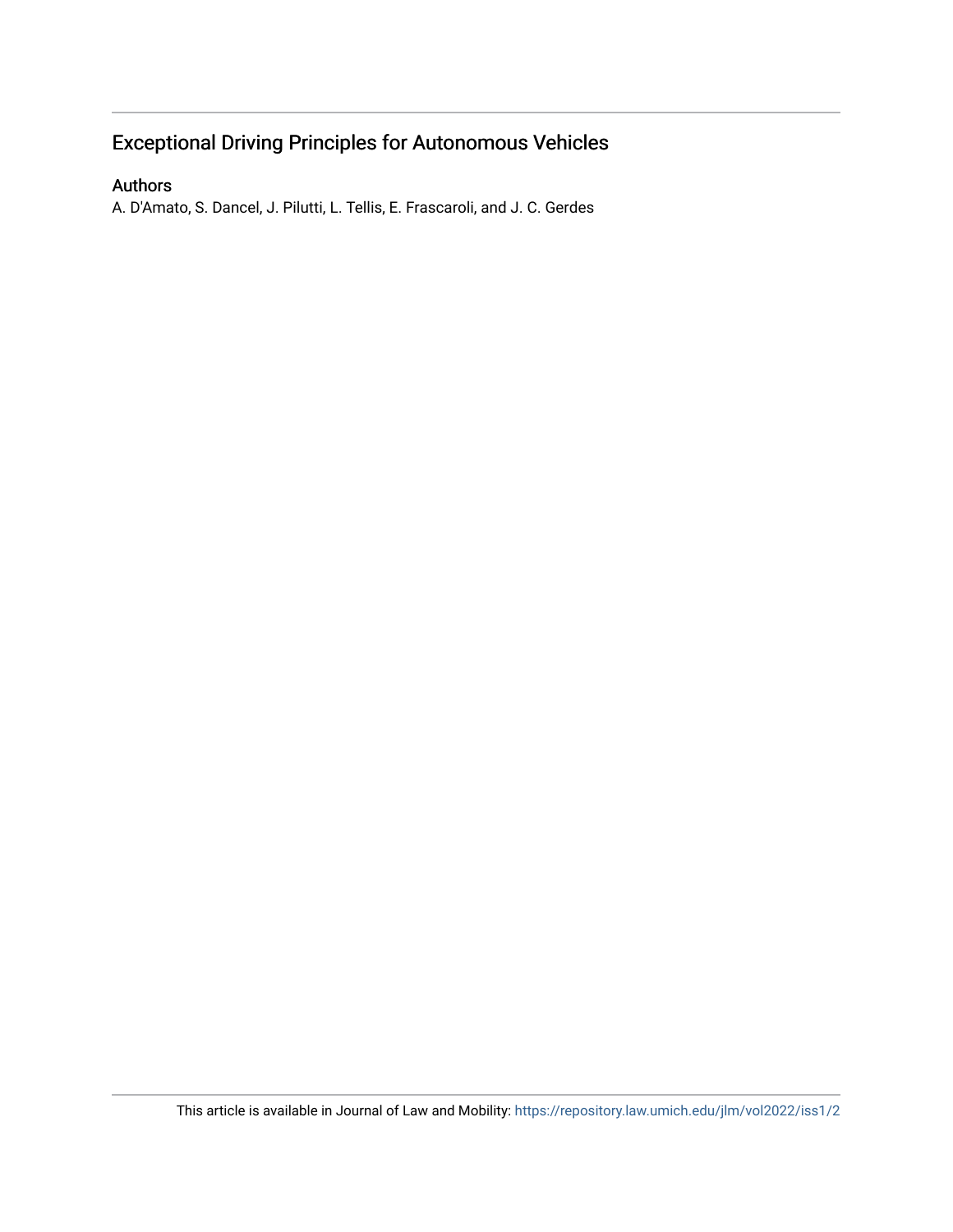## **EXCEPTIONAL DRIVING PRINCIPLES FOR AUTONOMOUS VEHICLES**

## A. D'AMATO, S. DANCEL, J. PILUTTI, L. TELLIS, E. FRASCAROLI, and J.C. GERDES

Cite as: A. D'Amato et al., *Exceptional Driving Principles for Autonomous Vehicles*, 2022 J. L. & Mob. 2.

#### I. ABSTRACT

*Public expectations for automated vehicles span a broad range, from mobility for passengers, to road user safety, to compliance with the traffic code. In most ordinary situations, these expectations can be satisfied simultaneously. But these various expectations can also lead to exceptional scenarios where certain objectives, such as those related to safety, are in tension with road rules. Exceptional driving scenarios challenge motion planning algorithms in automated vehicles to find solutions that are legally grounded, ethically sound, and technically feasible.*

*The general public's familiarity with exceptional driving scenarios comes from the classic "Trolley Car" problem in philosophy, asking who should live and who should die in an unavoidable collision. These discussions tend to take a consequentialist view by framing the ethical action as the one that achieves the best outcome. By taking a different perspective that views driving as a social contract, the AV's ethical obligations are limited to meeting the duty of care owed to other road users. With this perspective, the existing legal system in the US provides a framework for choosing appropriate behaviors in exceptional driving cases and for answering the Trolley Car problem. This work outlines principles that prioritize care for humans, respect the authority of human-defined traffic law, and ensure that the vehicle avoids decisions that introduce unreasonable risks. Developing AVs that can legally and ethically negotiate exceptional driving scenarios is simply a matter of translating the principles into engineering requirements with no need for new laws or endless philosophical debate.*

## II. INTRODUCTION & PROBLEM STATEMENT

In our current transportation ecosystem, operating a motor vehicle and sharing the roadways with other road users entails a certain amount of risk. The legal system helps to manage this risk by placing a duty of care on each road user, including drivers, bicyclists,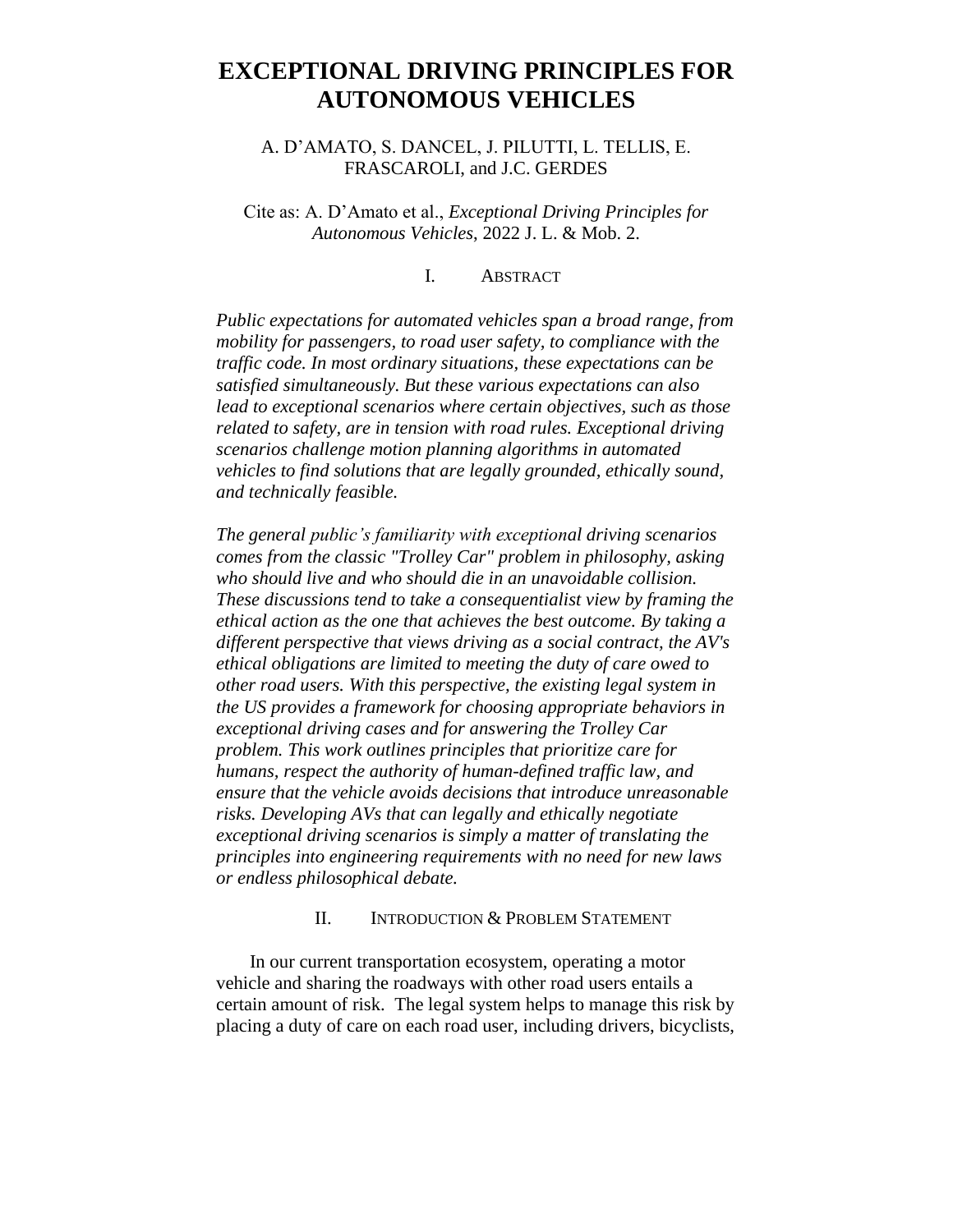pedestrians, etc. and clarifying the expected behavior for tasks such as following, changing lanes, or navigating intersections in specific provisions of the traffic code. Through continual refinement over time, the traffic code and the broader legal system that surrounds it reflect the balance between safety and mobility that society demands.

Developers of automated vehicles must interpret this legal system when designing algorithms that make decisions for any scenario which the vehicle may encounter in its Operational Design Domain. This translation from legal precedent to algorithm is far from trivial. Even straightforward legal structures can be challenging to rigorously code into an algorithm and traffic laws involve a number of subjective concepts related to reasonableness and the extent of the duty of care. For example, the Uniform Vehicle Code's requirement of a "reasonable and prudent" following distance must be translated into a numerical value that the automated vehicle can regulate. Furthermore, such translation must apply to exceptional cases when the duty of care owed to each road user and the provisions of the traffic code cannot be satisfied simultaneously. Developers must handle such cases in a manner that is legally defensible, ethically sound with regards to its treatment of human harm and technically implementable.



**Figure – 1 – The union of these tensions forms the societal expectations for the expected behaviors of automated systems.**

 Exceptional driving scenarios arise either from a conflict between the duty of care owed to a road user and the provisions of the traffic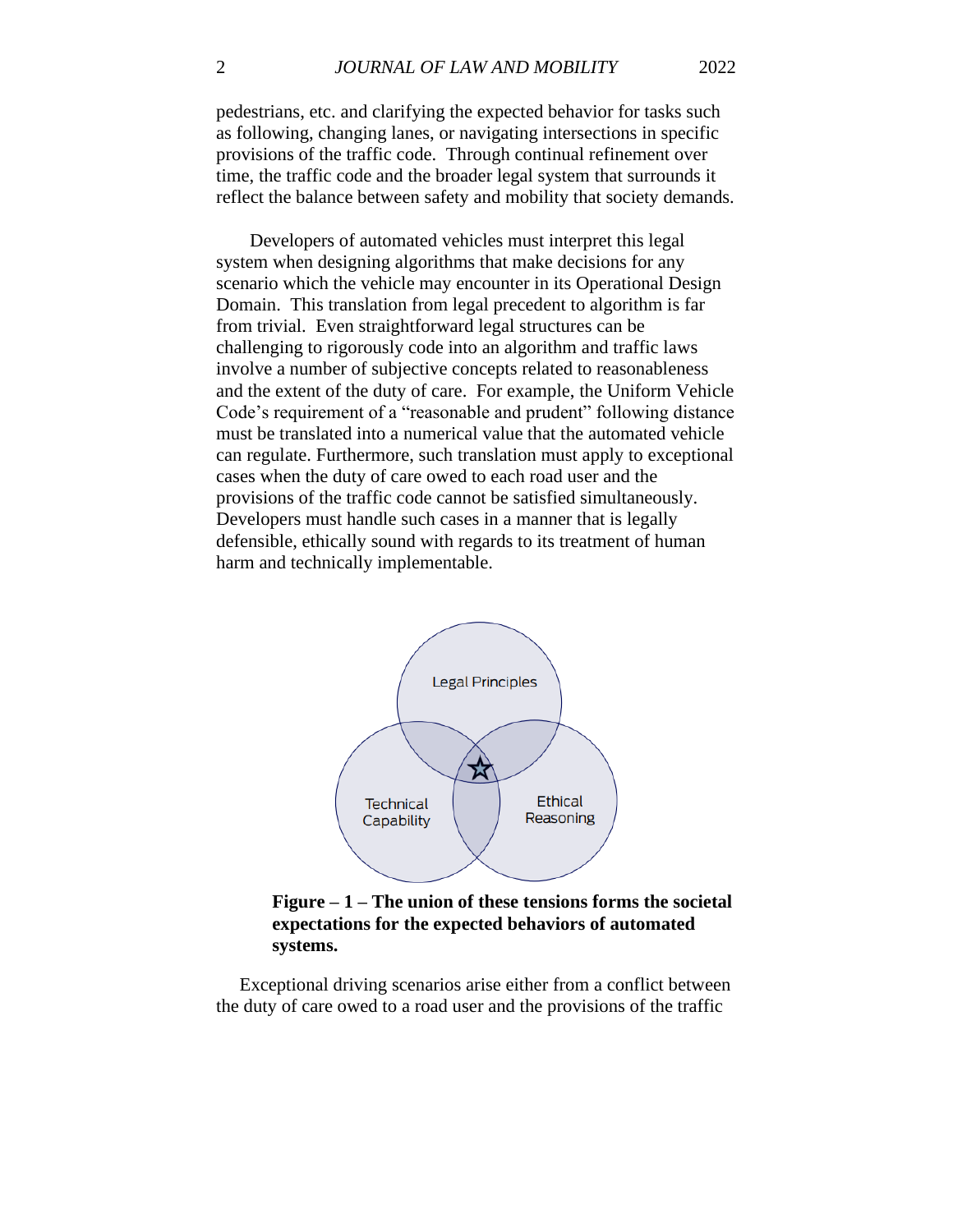<span id="page-4-2"></span>code, or from a conflict between the duties owed to multiple road users. This latter set of scenarios includes dilemma situations where collisions are unavoidable regardless of the decision made by the automated vehicle. Such situations can resemble the "trolley car" problem in philosophy, where a person must choose whether to switch a runaway trolley from a track where five people will be killed to another track where one person may be killed.<sup>1</sup> For automated vehicles, an analogous choice may be whether to collide with a pedestrian who steps out into the road immediately ahead of the vehicle or swerve into oncoming traffic. While not a common scenario in practice, such dilemma situations have seen considerable attention in the scientific literature<sup>2</sup> and in popular media and can illustrate differences in ethical perspectives and programming approaches for exceptional driving.

<span id="page-4-1"></span><span id="page-4-0"></span> Goodall proposed that dilemma situations be handled by the AV minimizing overall harm, an approach that has often been assumed in popular discussions of trolley car scenarios for AVs.<sup>3</sup> Greene dubbed cars following this approach to be "Utilitarian cars" since they follow the utilitarian philosophical principle that the ethical choice produces an outcome maximizing overall happiness or societal benefit.<sup>4</sup> Although utilitarian cars are straightforward to imagine, in practice they require developers to both accurately determine the likely outcome of a collision scenario and weight the relative merits of these outcomes. The MIT Moral Machine project proposed that society's view of the lesser collision could be crowdsourced by asking participants to choose between pairs of scenarios with different characters losing their lives<sup>5</sup>. Neither the capability to distinguish individuals at this level of granularity nor the ability to accurately predict the outcome of collisions several seconds in the future currently exist.<sup>6</sup> Even if they did, Lin has pointed out that such a strict utilitarian approach could have

<sup>1</sup> Judith J. Thomson, *The Trolley Problem*, 94 YALE L. J.*,* 1395, 1395–1415 (1985).

<sup>2</sup> Edward Awad et al.*, The Moral Machine Experiment*, 568 NATURE, 59, at 59 (2018); Jean-Francois Bonnefon et al., *The Social Dilemma of Autonomous Vehicles*, 352 SCIENCE 1573, 1573-1576 (2016).

<sup>3</sup> Noah Goodall, *Ethical Decision Making During Automated Vehicle Crashes*, 2424TRANSP. RSCH. REC.: J. TRANSP. RSCH. BOARD*,* 58, at 58 (2014).

<sup>4</sup> Joshua D. Greene, *Our Driverless Dilemma*, 352 SCIENCE 1514, 1514-1515 (2016).

<sup>5</sup> Awad, *supra* note [2.](#page-4-0)

<sup>6</sup> J. Christian Gerdes & Sarah M. Thornton, *Implementable Ethics for Autonomous Vehicles*, *in* AUTONOMOUS DRIVING 87, 87-102 (J. Christian Gerdes et al., eds., 2013).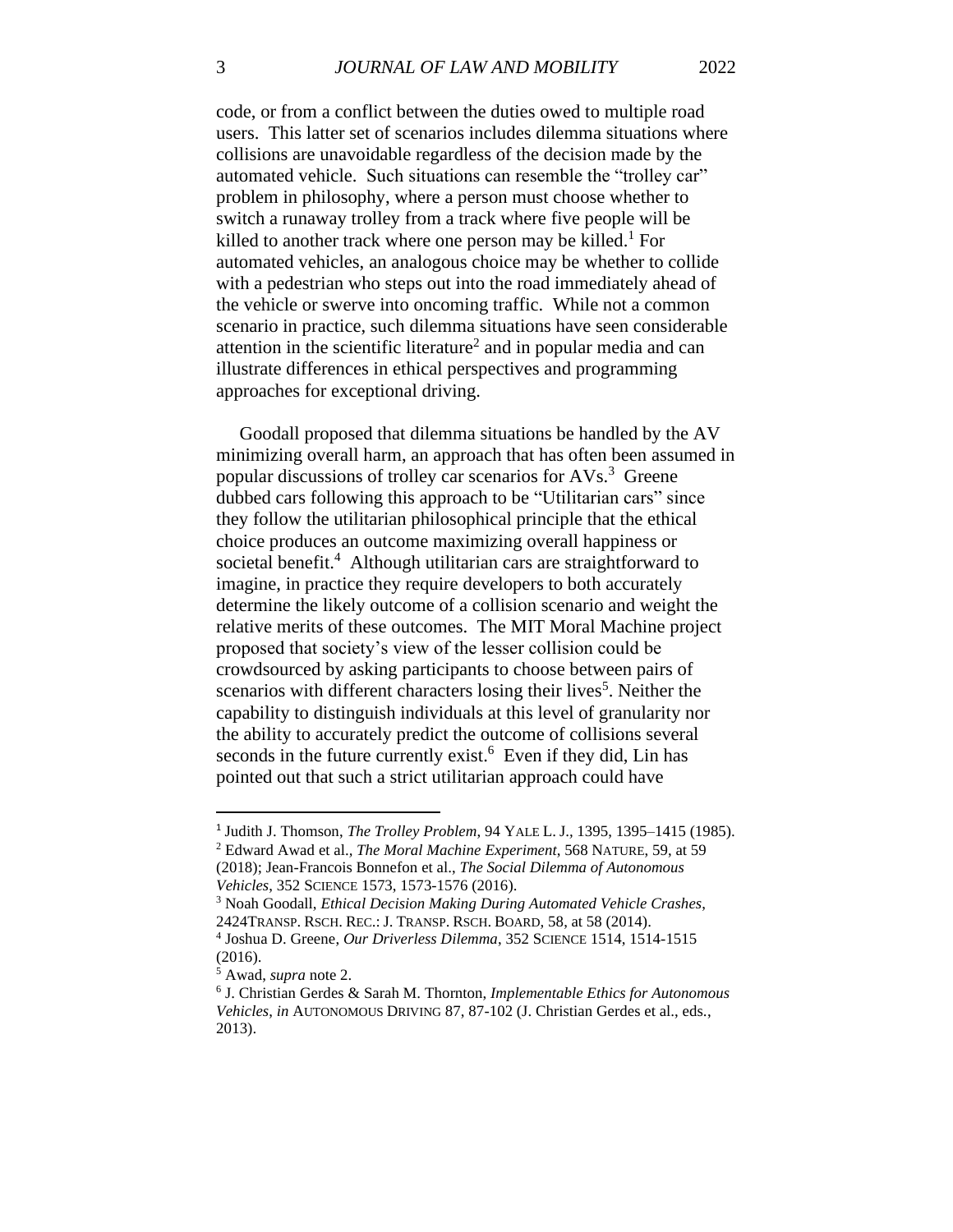unintended consequences such as targeting bicyclists with helmets over those without helmets since they would be more likely to survive a collision.<sup>7</sup> The results also demonstrate how easily societal biases can appear in crowdsourcing (the results from the US demonstrate a preference that fatalities fall on the elderly, the obese and those with criminal records, for instance), calling into question how ethical these outcomes truly are.

<span id="page-5-0"></span> As an alternative to crash optimization, other work focuses on defining an appropriate set of rules that can guide vehicle behavior. In sharp contrast to the utilitarian philosophical perspective of optimizing societal outcomes, these approaches take a more deontological approach by bounding the duty or responsibility of the automated vehicle. Responsibility Sensitive Safety (RSS) seeks to define a set of rules that, if universally followed, will result in collision-free driving. 8 The authors propose that the automated vehicle's full responsibility is to follow a collection of rules which include keeping a mathematically defined following distance and lateral distance from other road users and taking an appropriate response when these distances are violated.<sup>9</sup> RSS also requires avoiding collisions with road users who are not following the prescribed proper response as long as this avoidance does not violate the distances to other road users, implementing a form of the duty of care the law requires.<sup>10</sup> A related approach, the Safety Force Field (SFF), also seeks symmetric rules for collision-free driving.<sup>11</sup> The SFF involves each road user claiming space on the road and implementing a driving policy that moves the vehicle away from unsafe sets according to the gradient of a potential function.<sup>12</sup> SFF does not specifically address exceptional driving scenarios when other road users act outside of their range of expected behaviors

<span id="page-5-1"></span><sup>7</sup> Patrick Lin, *Why Ethics Matters for Autonomous Cars*, *in* AUTONOMOUS DRIVING 69, 69-85 ((J. Christian Gerdes et al., eds., 2013).

<sup>8</sup> Shai Shalev-Shwartz et al., *On a Formal Model of Safe and Scalable Self-driving Cars*, ARXIV, https://arxiv.org/pdf/1708.06374.pdf (Oct. 27, 2018). 9 *Id.*

<sup>10</sup> *Id.*

<sup>11</sup> NVIDIA, *The Safety Force Field*, WWW.NVIDIA.COM,

https://developer.download.nvidia.com/driveworks/secure/docs/DRIVE\_8.0\_Relea se\_Docs/the-safety-force-

field.pdf?g7XRgi0UEfPoK6f65dQoIia9hxirmZuMghroyW8I8X33dnhkKfRueZjqy kCQE96VbpOubZ4-3pmLLB4YM-

Zfcx8NW3Uvip8Pgf8zMYnc9zou2yfkzkyAnCaYRVKXHVtkYSWtQAofCzXKntTEgUOZ\_Y\_3dDEama1-XBljPZhYB1HIoNepRTw. <sup>12</sup> *Id.*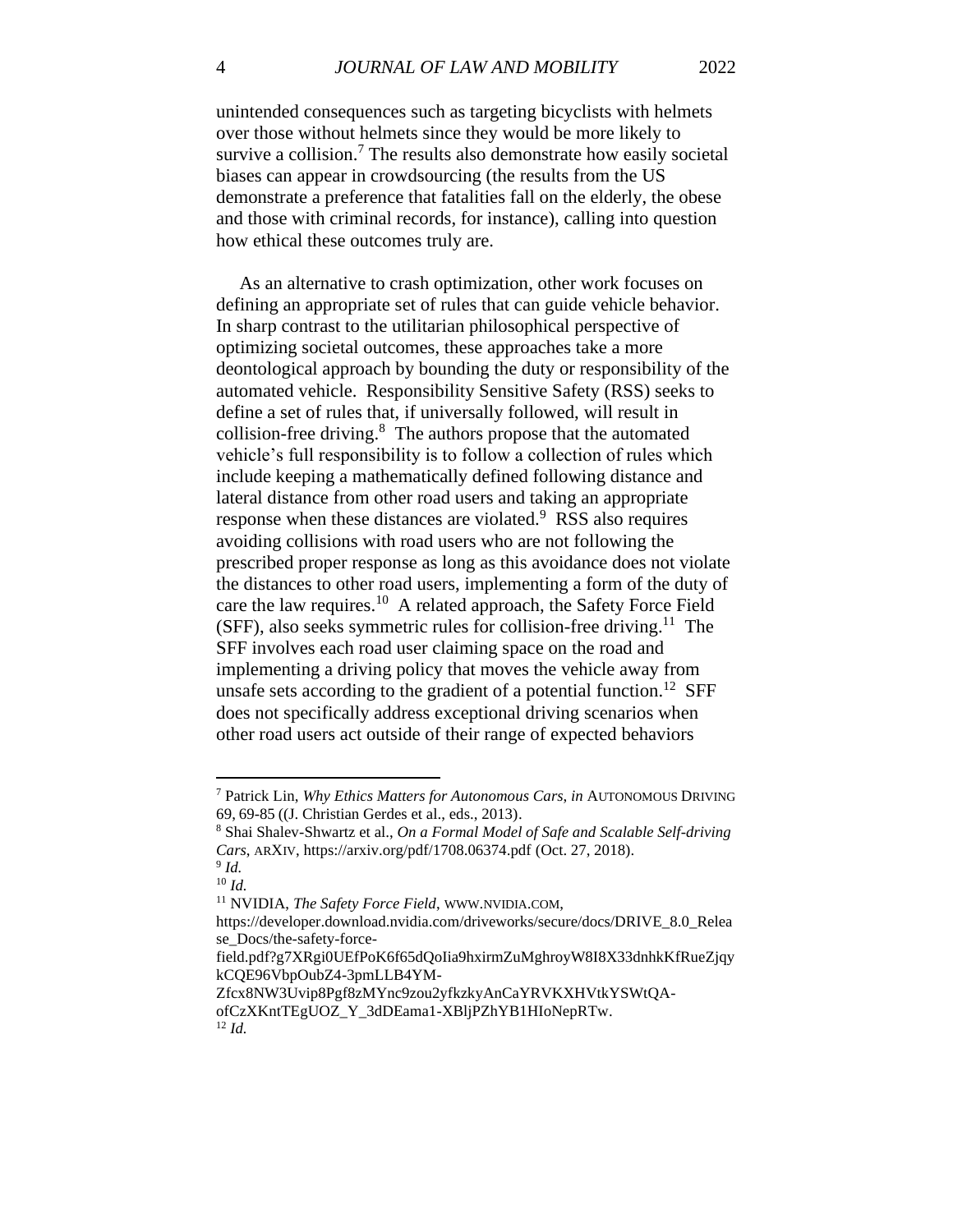other than emphasizing that the force field and driving policy remain active at all times, regardless of the right of way the traffic code may give the automated vehicle.<sup>13</sup> Neither RSS nor SFF specifically consider exceptional driving scenarios where following the provisions of the traffic code conflict with the goal of avoiding human harm.

 Another body of work has examined this possibility of translating the traffic code directly into algorithmic form. Inspired by a complete change to the Dutch traffic code in 1991, den Haan and Brueker proposed a prototype system for coding the law in algorithmic form with the intent of automatically checking the new law for completeness and coherence with previous traffic law.<sup>14</sup> Costescudemonstrated an example of translating Hungarian traffic code requirements for overtaking into requirements for motion planning.<sup>15</sup> While both of these approaches focused on the traffic code itself, Prakken took a broader look at the task of making automated vehicles comply with Dutch traffic law.<sup>16</sup> He observed that conflicts in the rules required explicit prioritization, the semantics of which have been subsequently formalized by Censi et al. in the form of "rulebooks." Less straightforward, however, were questions of liability that required more abstract notions of reasonableness. In these cases, Prakken proposed that industry standards could play a role in adding definition to these concepts for automated vehicles. Finally, Prakken questioned Bonnefont et al.'s assertion that ethical dilemma situations needed to be considered at all for automated vehicles.<sup>17</sup> Since the traffic code and ethics embody the same values of safety and efficiency, he argued, legal and ethical requirements almost completely coincide. Furthermore, he noted, provisions in the law beyond the traffic code itself, such as case law establishing the acceptability of running a red traffic light to get an injured person to the hospital, resolve many apparent conflicts.

<sup>13</sup> *Id.*

<sup>14</sup> Den Haan, N., and Breuker, J., "A tractable juridical KBS for applying and teaching traffic regulations." In: Breuker J, Mulder RD, Hage J (eds) *Legal knowledge-based systems. JURIX 91, Model-based reasoning*, Koninklijke Vermande, Lelystad, 5–16, 1991.

<sup>15</sup> Dan M. Costescu, *Keeping the Autonomous Vehicles Accountable: Legal and Logic Analysis on Traffic Code*, *in* VISION ZERO FOR SUSTAINABLE ROAD SAFETY IN BALTIC SEA REGION 21, 21-33 (Varhelyi et al., eds. 2020).

<sup>16</sup> Henry Prakken, *On the Problem of Making Autonomous Vehicles Conform to Traffic Law*, 25 A.I. AND LAW, 341, 341–363 (2017).

<sup>17</sup> Bonnefon, *supra* note [2.](#page-4-0)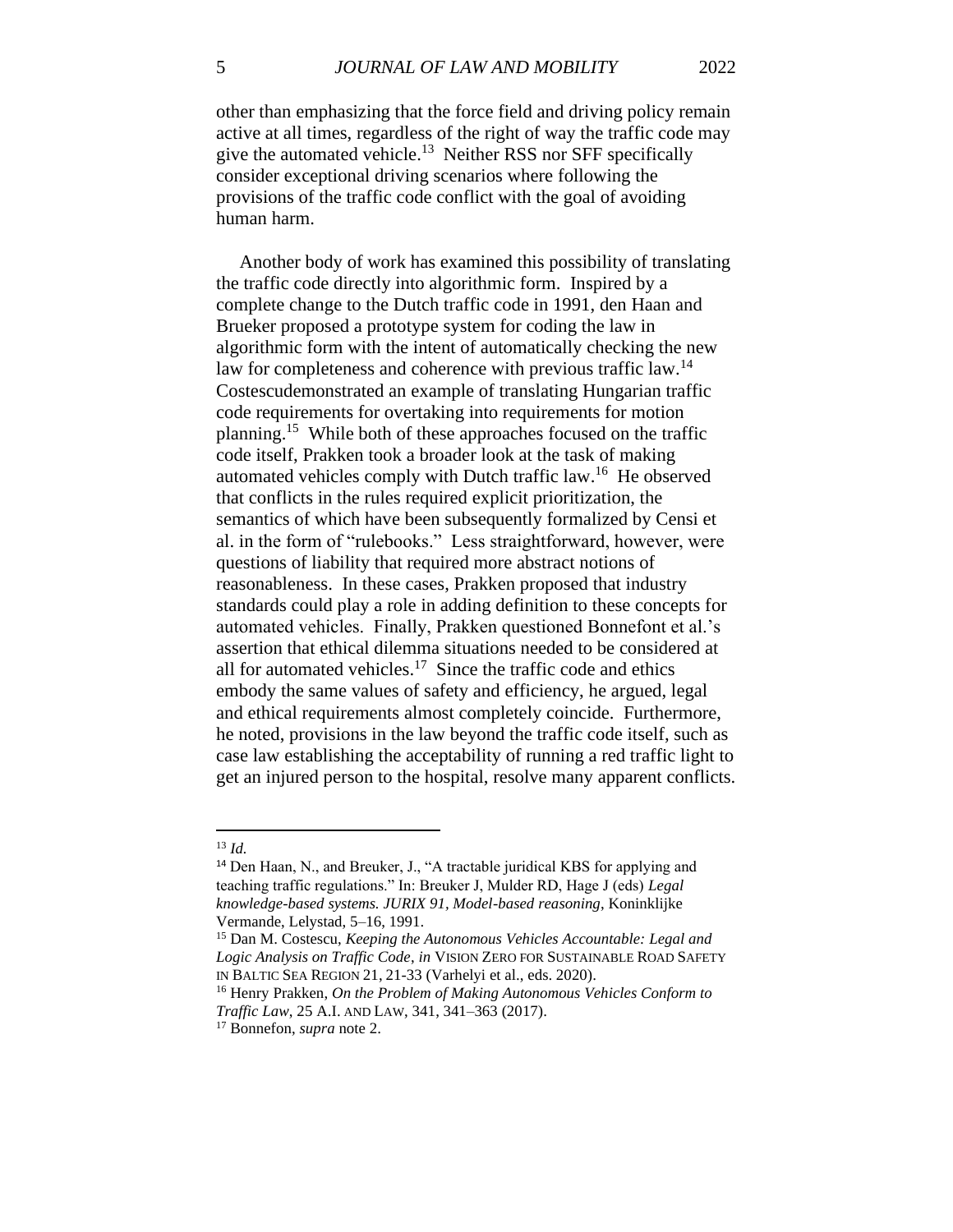This paper begins with the proposition that the traffic code and additional jurisprudence that surrounds it, such as other state laws/regulations and case law, form a social contract for driving. This social contract includes not only the provisions of the traffic code but the larger concept of duty of care and legal principles such as "necessity" required to resolve conflicting objectives. As the product of legislation and judicial interpretation, this social contract embodies the ethical principles deemed important for driving, and therefore, should adequately define both the legal and ethical responsibilities of automated vehicles. By taking a strict

interpretation of the duty of care owed to each road user, exceptional driving cases can be handled at a high level by three hierarchical rules, the automated driving system (ADS) shall maintain its duty of care to all road users, the ADS shall actively avoid harm, and the ADS shall follow traffic code This approach not only resolves apparent conflicts between the vehicle code and the desire to reduce harm, but also cleanly resolves dilemma situations. These rules can furthermore be leveraged to develop engineering requirements that take the form of margins necessary to ensure the duty of care. These margins take on a similar form to those of RSS or SFF and can be viewed as minimal values of safety margins necessary to demonstrate reasonable care.

#### 1 LEGAL FRAMEWORK AND EXPECTATIONS

 Any set of principles for motion planning in exceptional driving cases must draw from the traffic code relevant to the AV's Operational Design Domain (ODD). Yet traffic codes alone offer insufficient guidance for these cases. At a minimum, concepts in the code intended for human drivers such as "reasonableness" and "due care" require translation into engineering specifications. In some instances, the language of traffic code may lend itself to competing interpretations. Furthermore, human drivers do not always follow traffic code, raising the question of how strictly automated vehicles should follow it.

 Given the limitations of traffic code in providing guidance for motion planning, it can be tempting to view the code as only one consideration to balance against other objectives. Doing so, however, ignores the fact that the law provides considerable guidance beyond the traffic code. Traffic and vehicle codes do not exist in a vacuum, but rather, constitute one part of a legal system that includes the judgement of law enforcement, legal principles such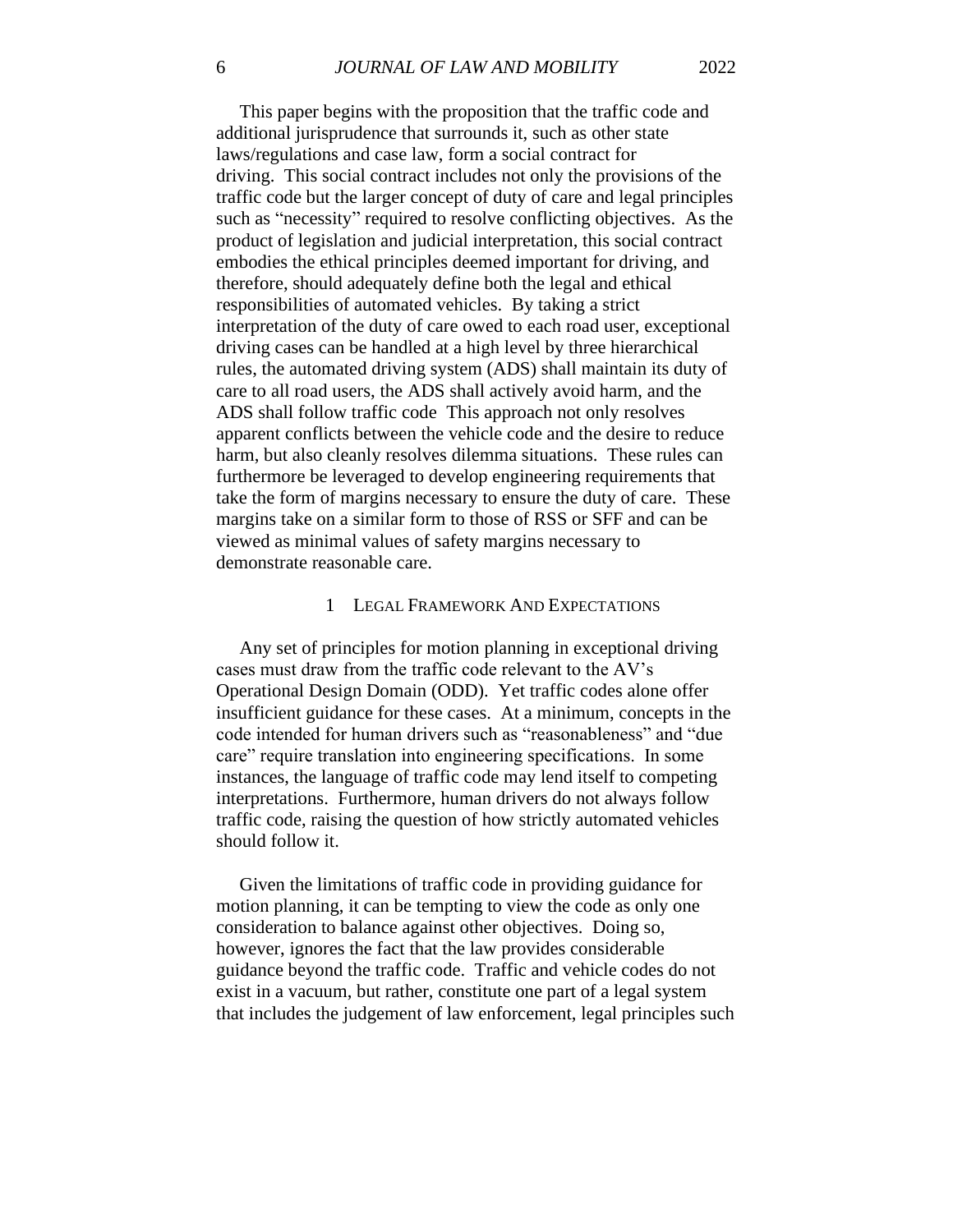as necessity, and the interpretation and clarification provided by the court system. Taken as a whole, the legal system provides a much more comprehensive framework for choosing the appropriate actions in exceptional driving cases. While developing policies for these cases does still involve some translation of legal principles into engineering specifications, the law offers considerable guidance for this process beyond the traffic code.

### 1.1 TRAFFIC CODE

In the United States, individual states are responsible for developing vehicle or traffic codes. As a result, each state has its own individual law or code, though all adapt principles—and to a larger degree, wording—from the Uniform Vehicle Code.<sup>18</sup> State traffic codes often appear to be simply a long list of individual rules. However, traffic codes build upon an underlying logic of reciprocal responsibilities designed to enable drivers and other road users to safely share the road.

The Uniform Vehicle Code includes three basic responsibilities – to stay in the lane, allow a reasonable following distance, and drive at a reasonable speed:

- *1. A vehicle shall be driven as nearly as practicable entirely within a single lane and shall not be moved from such lane until the driver has first ascertained that such movement can be made with safety.<sup>19</sup>*
- *2. The driver of a vehicle shall not follow another vehicle more closely than is reasonable and prudent, having due regard for the speed of such vehicles and the traffic upon and the condition of the highway.<sup>20</sup>*
- *3. No person shall drive a vehicle at a speed greater than is reasonable and prudent under the conditions, including actual and potential hazards then existing.<sup>21</sup>*

<sup>&</sup>lt;sup>18</sup> UNIF. VEHICLE CODE (NATIONAL COMM. ON UNIF. TRAFFIC LS. AND ORDINANCE 2000).

<sup>19</sup> *Id.* § 11-309a.

<sup>20</sup> *Id.* § 11-310a.

<sup>21</sup> *Id.* § 11-801.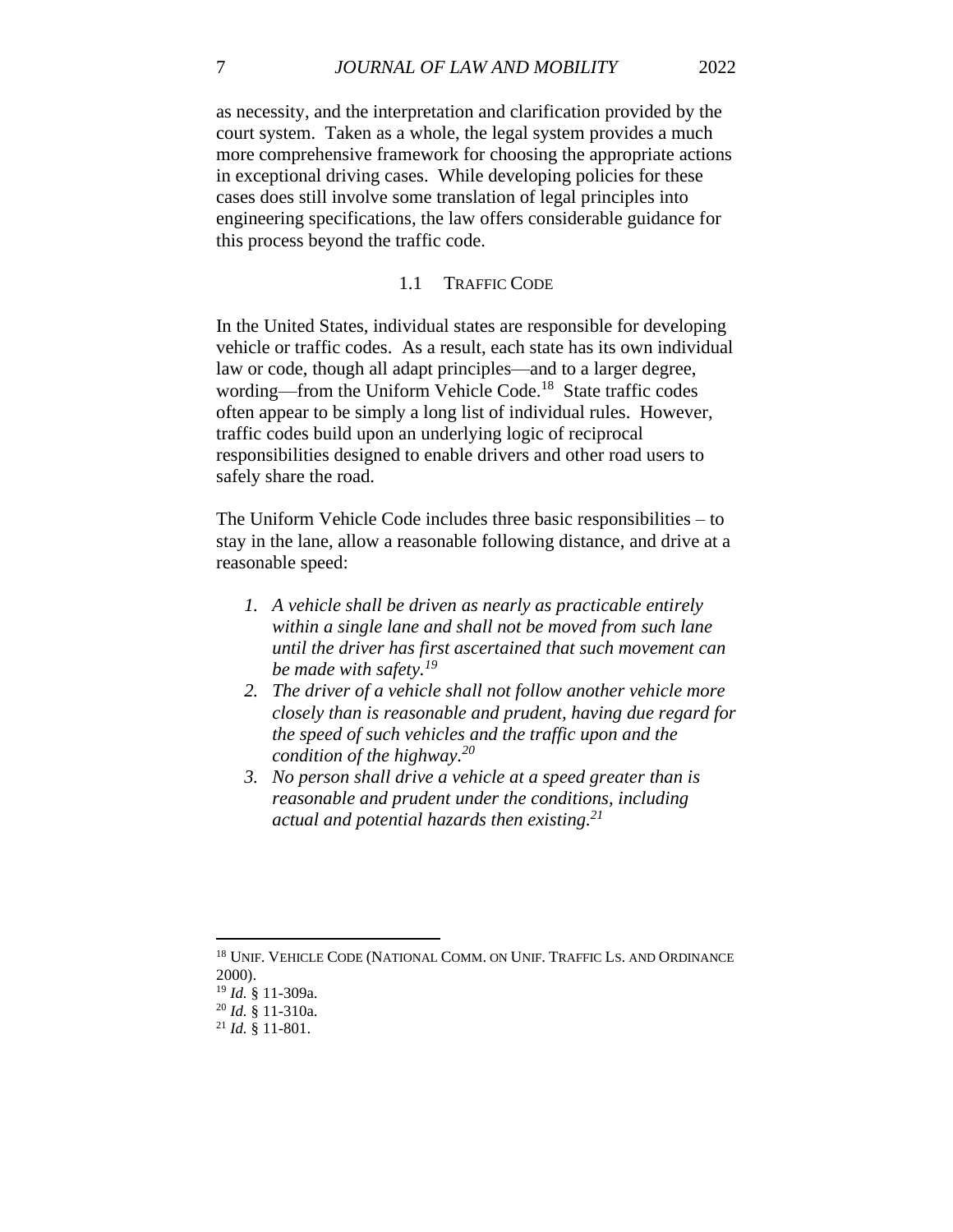<span id="page-9-0"></span>Approaches to automated vehicle safety such as Mobileye's Responsibility Sensitive Safety,<sup>22</sup> NVIDIA's Safety Force Field,<sup>23</sup> and Motional's Rule Books<sup>24</sup> carry these basic responsibilities from the vehicle code into requirements on the motion planner. The Uniform Vehicle Code augments these three basic responsibilities with other requirements on aspects such as proper turns, overtaking, right-of-way at intersections, and interactions with pedestrians.

<span id="page-9-1"></span> In some places, the Uniform Vehicle Code narrows the scope of requirements by establishing a clear hierarchy. For instance, while the code in general prohibits a vehicle from stopping in an intersection or crosswalk, such stops are allowed "*when necessary to avoid conflict with other traffic*." <sup>25</sup> Implementing this hierarchy in rules in motion planning can be straightforward with techniques such as Rule Books. 26

 In other places, the Uniform Vehicle Code broadens the scope of requirements beyond the specific rules enumerated in the code. The best of example of this broadening is the duty of care drivers owe to pedestrians. The code defines some responsibilities, such as yielding the right-of-way to pedestrians in a crosswalk or sidewalk, explicitly. Yet it clearly broadens the driver's duty beyond this by noting that "*Notwithstanding other provisions of this chapter or the provisions of any local ordinance, every driver of a vehicle shall exercise due care to avoid colliding with any pedestrian or any person propelling a human powered vehicle...*". 27 As discussed later, courts have found that drivers owe a similar duty of care to other road users.

 Phrases such as "due care," "reasonable," and "prudent" require some interpretation, and therefore, translating certain written elements of the traffic code into engineering specifications involves some measure of human judgment. These programming decisions should be judged by the same standard of reasonableness applied to human actors. Other prohibitions, such as absolute speed limits in some states, are much clearer. The traffic code itself does not offer

<sup>22</sup> Shalev-Shwartz, *supra* note [8.](#page-5-0)

<sup>23</sup> NVIDIA, *supra* not[e 11.](#page-5-1)

<sup>24</sup> Andrea Censi et al., *Liability, Ethics, and Culture-Aware Behavior Specification using Rulebooks*, INT'L. CONF. ON ROBOTICS AND AUTOMATION 8536, 8536-8542 (2019).

<sup>25</sup> U.V.C § 11-1003.

<sup>26</sup> Censi, *supra* not[e 24.](#page-9-0)

<sup>27</sup> U.V.C § 11-504.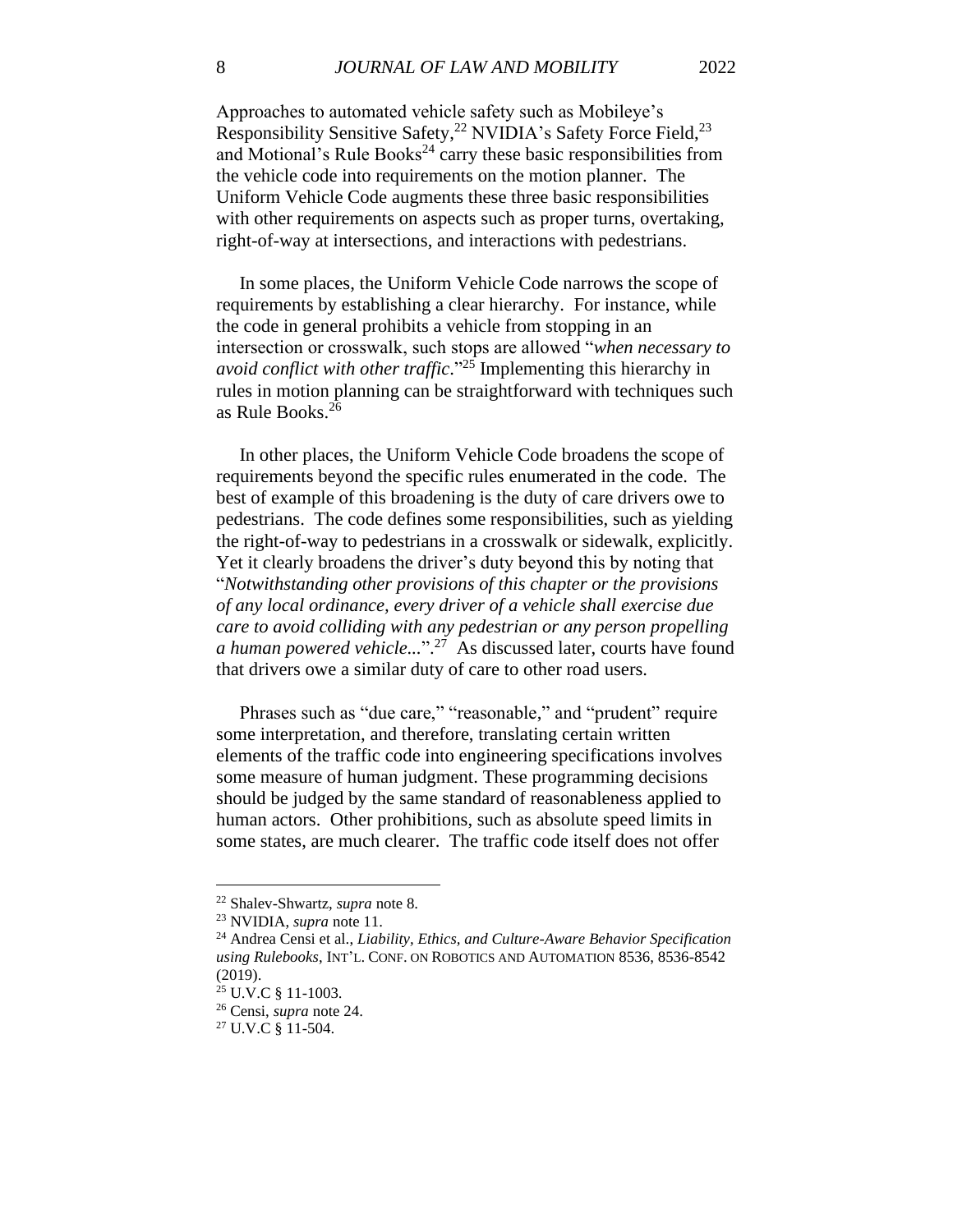any justification for driving at a speed above absolute speed limits even if human drivers do so routinely. With the exception of certain situations described in the next section, there is no clear legal defense for violating unambiguous provisions of the traffic code.

 The lack of a legal justification for violating specific provisions of the traffic code is not the only compelling reason for designing automated vehicles that strictly comply with the code; compliance also serves a broader public policy objective. As automated vehicles become more common, compliance with traffic code will ensure that changes to that code have a direct impact on vehicle operations and safety. This gives policymakers a more effective mechanism for meeting traffic and safety objectives than setting rules for human drivers who may or may not follow those rules. Designing automated vehicles to comply with traffic codes further ensures a level of human oversight over their operation.

#### 1.2 NECESSITY DEFENSE

 Exceptional driving cases can arise in emergency situations when an automated vehicle faces a choice between following the road rules and avoiding a collision. Should an automated vehicle be able to exceed the speed limit to avoid a side impact at an intersection? Should an automated vehicle deviate from its lane to avoid colliding with a pedestrian or bicyclist? Ethical consideration of the "greater good" in these scenarios suggests it would be better to avoid these collisions than to blindly follow traffic rules, creating a tension between the traffic code and the desire to prevent injury or death.

 While these situations create tension with the traffic code, they do not, in fact, create tension with the law. Appeals courts have found, for instance, that avoiding human harm can be a defense for speeding or failing to stop and render aid. As Judge Yegan colorfully described in *People v. Morris* , which involved reckless driving on the way to a hospital, "A citizen cannot be reasonably expected to engage in self-sacrifice and bleed to death at the altar of the Vehicle Code by observing the basic speed law and other rules of the road."<sup>28</sup>

 To justify such violations of the traffic code in court, the defendant must demonstrate in a legal sense that the violation was necessary to avoid greater harm. The necessity defense is an

<sup>28</sup> *People v. Morris*, 191 Cal. App. 3d 8, 8 (Cal. Ct. App. 1987).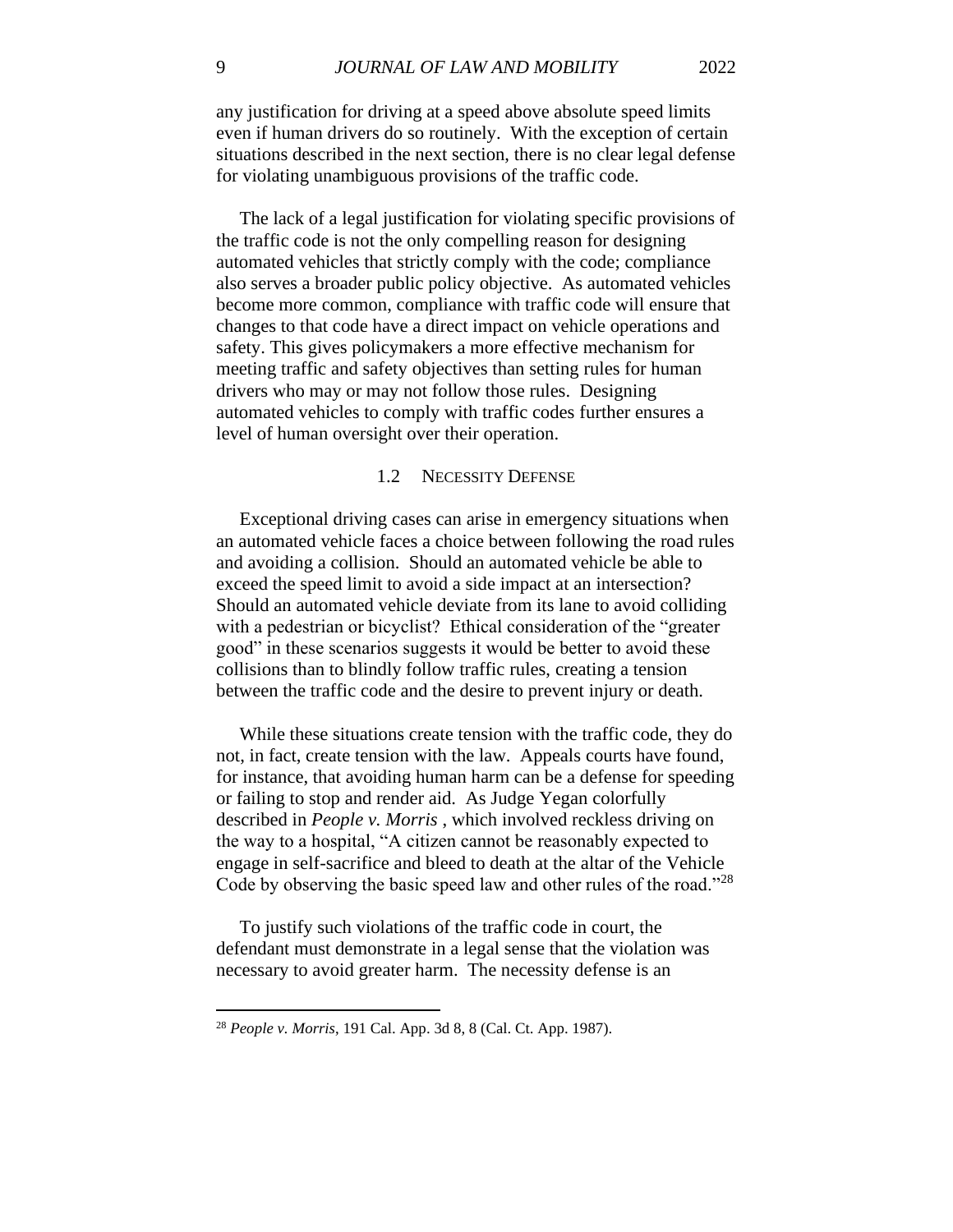affirmative defense, requiring an admission of guilt, but asserting that there was no reasonable alternative to breaking the law. Juries, or a judge as appropriate, must then apply the appropriate criteria for the necessity defense to determine guilt. In some states, such as Texas, necessity is a statutory defense found in the criminal code. In other states, necessity is a common law concept defined through case law. The requirements for the necessity defense in Florida are summarized in pattern jury instructions and provides conditions as follows: 29

- 1. The defendant reasonably believed [a danger] [an emergency] existed which was not intentionally caused by [himself] [herself].
- 2. The [danger] [emergency] threatened significant harm to [himself] [herself] [a third person].
- 3. The threatened harm must have been real, imminent, and impending.
- 4. The defendant had no reasonable means to avoid the [danger] [emergency] except by committing the (crime charged) (lesser included offenses).
- 5. The (crime charged) (lesser included offenses) must have been committed out of necessity to avoid the [danger] [emergency].
- 6. The harm that the defendant avoided must outweigh the harm caused by committing the (crime charged) (lesser included offenses).

These conditions limit the defense to cases where a significant risk of human harm is imminent, characteristics common to the motivating examples for exceptional driving. They also require that the action is necessary-in the sense that there was no reasonable legal alternative. Finally, the conditions require a balance of harms to demonstrate that the harm avoided was greater than the harm caused. This can be trivially satisfied in cases where the vehicle avoids a collision by causing no harm beyond violating a lane boundary or speed limit. This balance of harms also discourages putting other road users at risk. If the harm caused cannot be reasonably determined (because the automated vehicle changed lanes into an occluded area, for instance), the action can be considered negligent instead of

<sup>29</sup> *Criminal Jury Instructions*, THE FLORIDA BAR,

https://www.floridabar.org/rules/florida-standard-jury-instructions/criminal-juryinstructions-home/criminal-jury-instructions/sji-criminal-chapter-3/.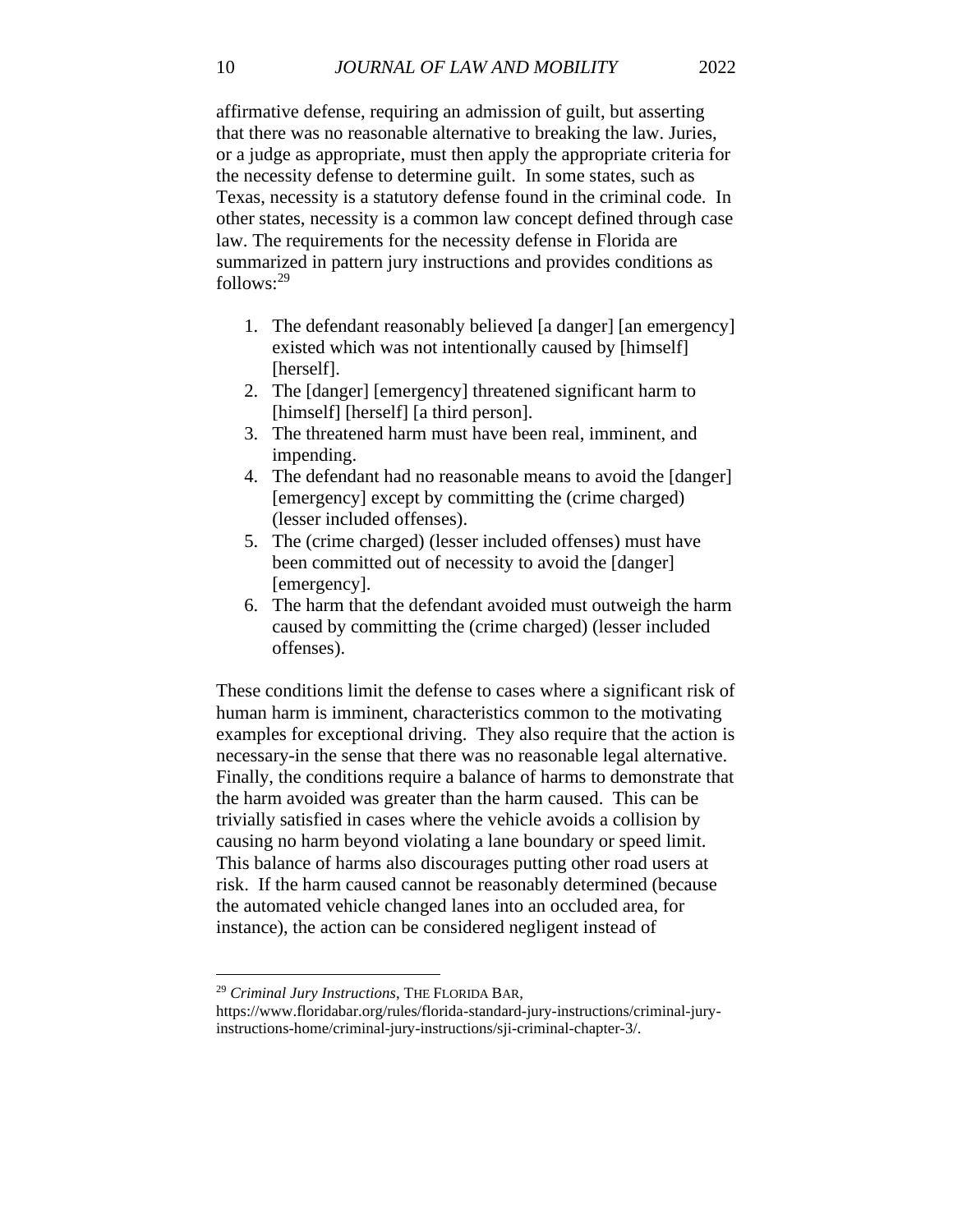necessary. The ultimate determination of whether a driver's actions satisfy the criteria for the necessity defense lies with judge and jury.

 When these conditions are satisfied, the law supports violating the traffic code when necessary to avoid collisions, a conclusion that seems both ethical and reasonable. Although other states differ in the exact formulation of the conditions, the principles are similar. Therefore, a legal perspective slightly broader than the traffic code is sufficient to resolve exceptional driving cases that involve a tension between traffic code and human injury.

 While the requirement that the defendant did not create the situation is important for the success of the defense, it is not necessarily relevant to an automated vehicle making a decision. Although an automated vehicle later found to have created circumstances in which it violated the traffic code may not be able to claim necessity, that does not imply that the vehicle should favor the traffic code over human injury in these cases. The ethical outcome would still be to avoid human harm even if the vehicle could arguably be found at fault for creating the situation where injury could occur.

#### 1.3 COMMON LAW

 As the previous section demonstrated, fully understanding the legal requirements of driving requires looking beyond the traffic code to other sources such as case law and pattern jury instructions which theoretically reflect the law of the state issuing them. These sources provide a more complete sense of the responsibility placed on human drivers. For instance, California's Civil Jury Instructions on the basic standard of care when driving (CACI 700) informs juries that: "A person must use reasonable care in driving a vehicle. Drivers must keep a lookout for pedestrians, obstacles, and other vehicles. They must also control the speed and movement of their vehicles. The failure to use reasonable care in driving a vehicle is negligence."<sup>30</sup> The instructions further point out that this commonlaw duty extends beyond the vehicle code and cites several relevant cases that further define the control and lookout requirements.<sup>31</sup> In particular, the instructions note that "a driver must at all times exercise ordinary care to avoid a collision including swerving or

<sup>30</sup> JUD. COUNCIL OF CAL. CIV. JURY INSTRUCTIONS § 700 (Jud. Council of Cal. 2022).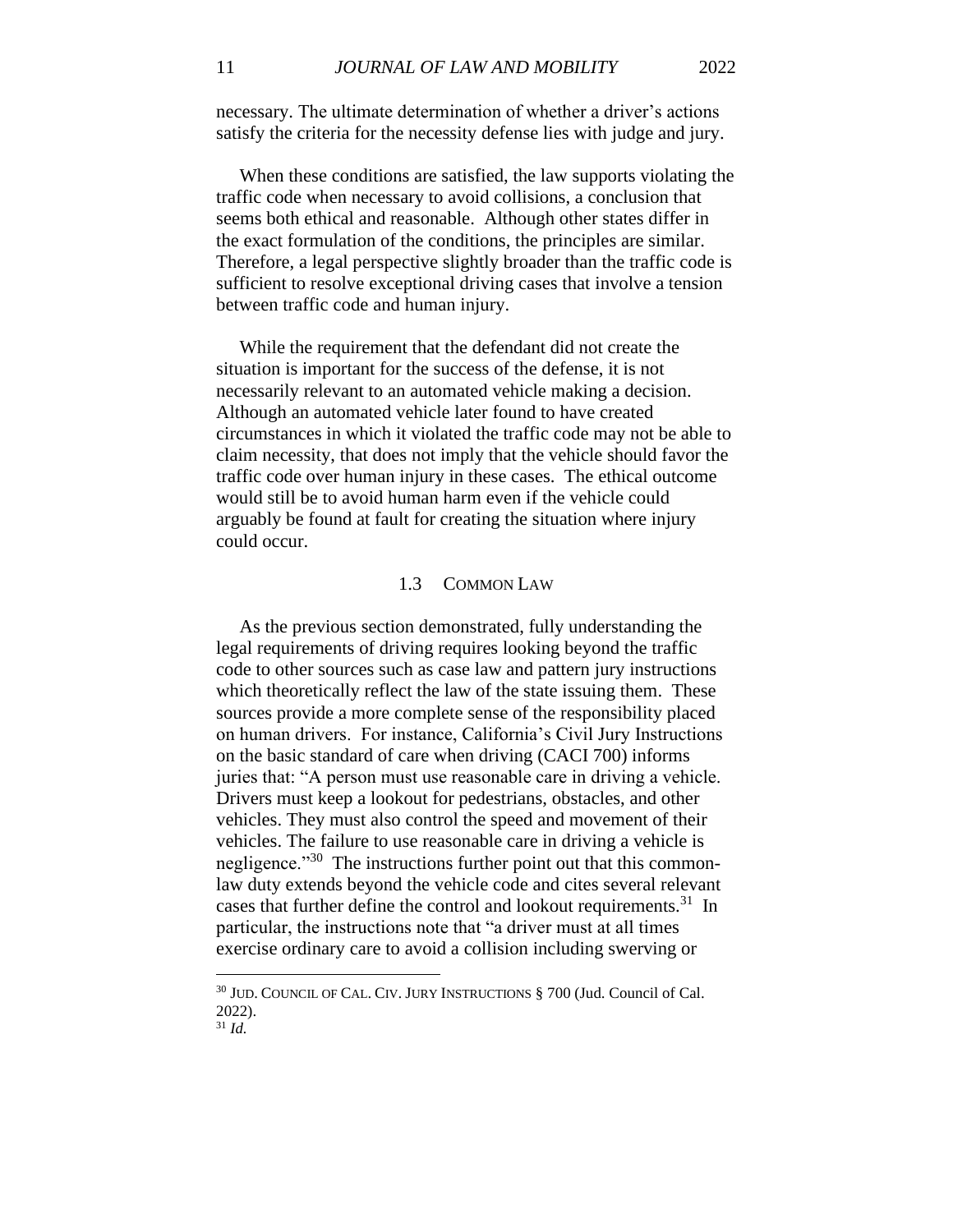altering his course, in addition to applying his brakes, if that would be a reasonable means of avoiding the collision."<sup>32</sup>

 Appeals court cases can sometimes assist with the task of translating traffic code into engineering requirements. For instance, the Uniform Vehicle Code referenced earlier requires that "*A vehicle shall be driven as nearly as practicable entirely within a single lane*"<sup>33</sup> In turning this requirement into an engineering specification, the first obvious question is how to define "practicable." Texas, which adopts the slightly different phrasing that a driver "shall drive as nearly as practical entirely within a single lane" examined this question in *Leming v. Texas*. <sup>34</sup> In this case, the Court of Criminal Appeals of Texas clarified that: "Failing to stay entirely within a single lane is not an offense if it is prudent to deviate to some degree to avoid colliding with an unexpected fallen branch or a cyclist who has strayed from his bike lane."<sup>35</sup> This case provides considerable clarity to the AV developer since it expressly allows deviating from the lane in two specific situations. Based on this rationale, it seems straightforward to assume that deviating from the lane in similar situations involving pedestrians or other fallen objects would be allowable.

 Appeals court cases sometimes clarify that the requirements of the traffic code are not absolute. For example, the rear driver in a rearend collision in Florida is presumed to be negligent. In *Tozier v. Jarvis*, the judges outline three categories that rebut this presumption – a mechanical failure of the rear vehicle, an unexpected stop or sudden lane change by the front vehicle, and an illegal stop by the front vehicle.<sup>36</sup> In other cases, appeals courts reaffirm that a strict and literal reading of the code is, in fact, correct. Such rulings often appear in challenges to police traffic stops, in which a driver contends that their actions were not a violation, and therefore, the traffic stop (and usually a subsequent discovery of firearms or narcotics) was not legal. Florida courts determined in *State v. Clancey*,) that stopping a vehicle more than 12 inches from a curb was sufficient grounds for a traffic stop, providing a strict interpretation of that requirement.<sup>37</sup>

<sup>32</sup> *Guyton v. City of Los Angeles*, 174 Cal.App.2d 354, 362 (1959).

<sup>33</sup> U.V.C. § 11-309a.

<sup>34</sup> *Leming v. Texas*, 493 S.W.3d 552 (Tex. Crim. App. 2016). <sup>35</sup> *Id.*

<sup>36</sup> *Tozier v. Jarvis*, 469 So. 2d 884 (Fla. Dist. Ct. App. 1985).

<sup>37</sup> *State v. Clancey*, Appeal No. 08-00087APANO (Fla. Cir. App. Ct. August 26, 2009).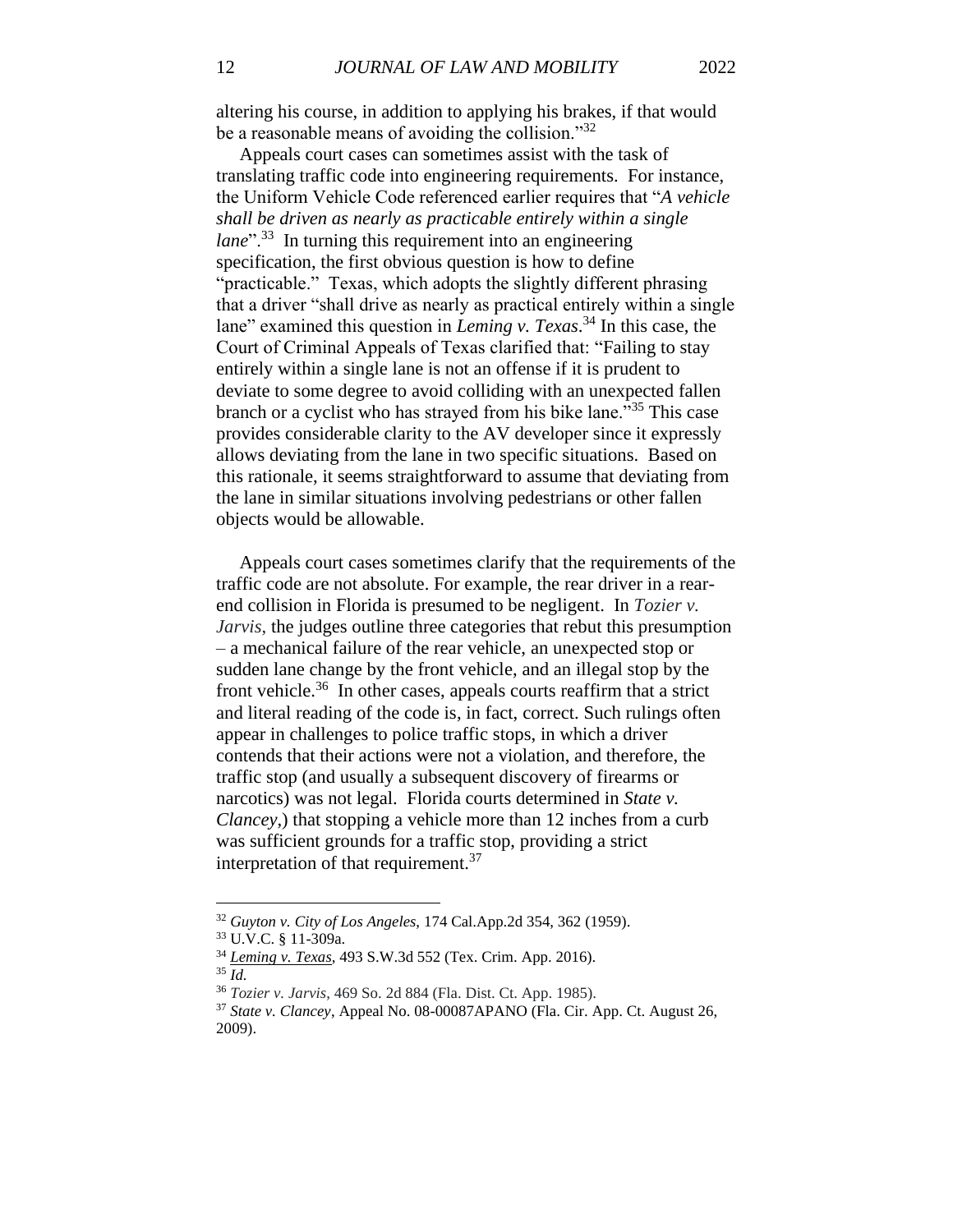There are several challenges when looking for clarification of traffic code in appellate decisions. First, these are state laws and the rulings of a state appellate court holds only for that state. While state appeals courts may refer to cases from other states in making decisions, they are under no obligation to do so. Thus, the conclusions from an appeals court case might not extend beyond roads in that state. Furthermore, very few violations of the traffic code find their way to appellate courts. While most violations go unnoticed, some trigger crashes or citations-a portion of these result in a trial, and a fraction of those decisions are further appealed because of questions about the underlying law. This narrowing at each step of the legal process means that there are many aspects of the traffic code that have not been considered by appellate courts in a particular case. The chances of finding a relevant appeals court case increase in more populous states and with more common incidents (such as rear-end collisions). Where such cases exist, they can clarify motion planning requirements for automated vehicles.

#### 1.4 DRIVING AS A SOCIAL CONTRACT

 Several articles such ashave suggested that an automated vehicle has a responsibility to minimize the harmful effects of a collision when a collision becomes unavoidable.<sup>38</sup> This expectation often stems from a discussion of the "Trolley Car" problem in philosophy. In a common statement of this problem, a runaway trolley will crash and kill its five passengers unless a bystander throws a switch to send it down an alternate track, saving the five passengers, but killing another person walking on that track. Philosophers subscribing to a utilitarian view in which the ethical action is whatever maximizes societal good or happiness argue that killing one is better than killing five. Therefore, the bystander should throw the switch. Similarly, faced with an unavoidable collision, they argue that an automated vehicle should seek to minimize harm or damage, and therefore, maximize societal benefits.<sup>39</sup>

 Nothing in the traffic code or appellate decisions obligates the automated vehicle (or a human driver, for that matter) to consider the overall societal impact of a crash. Although the necessity defense gives some support for taking actions that can be justified in terms of

<sup>38</sup> Shalev-Shwartz, *supra* note [8.](#page-5-0)

<sup>39</sup> Greene, *supra* note [4.](#page-4-1)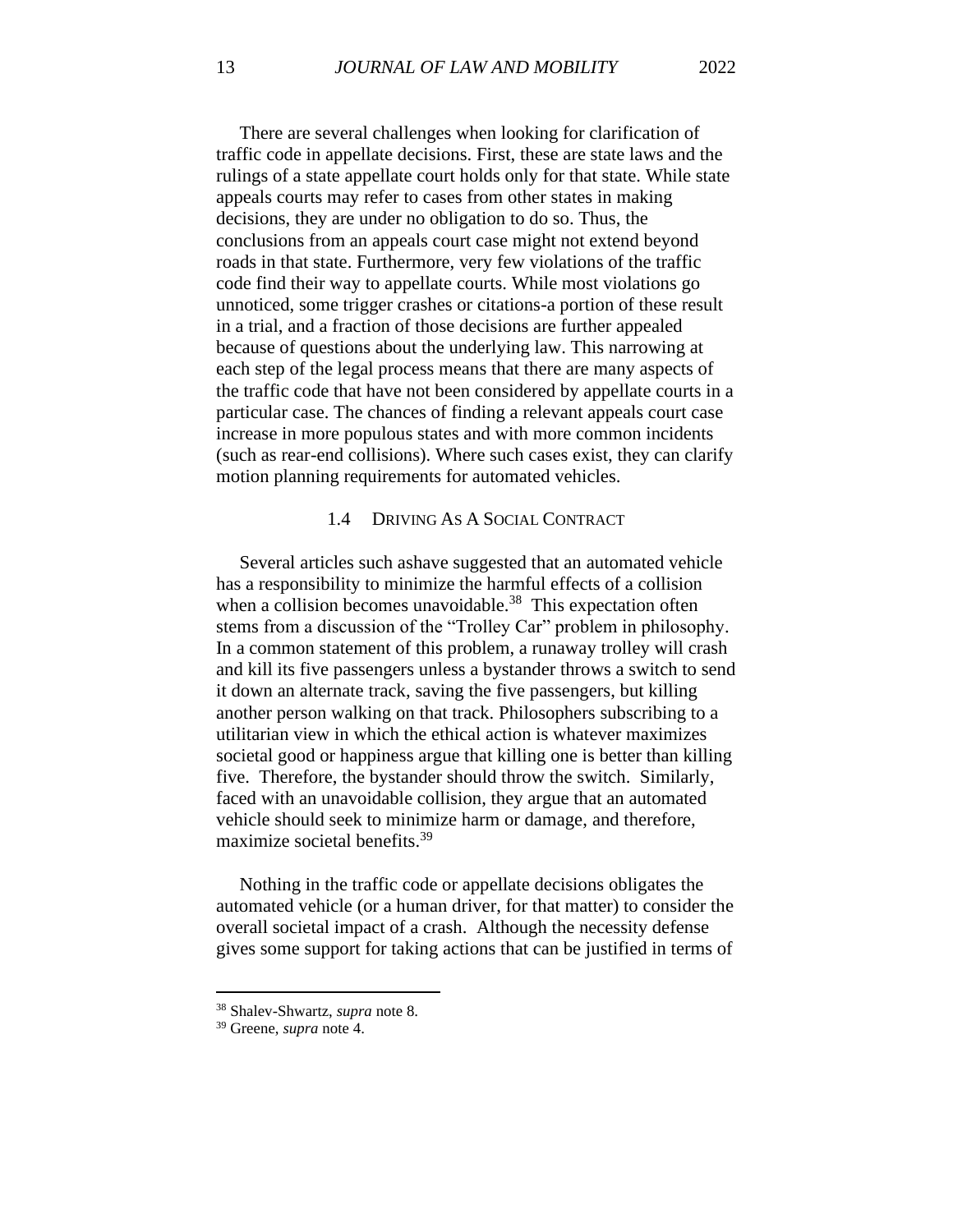the greater good, the law simply requires that drivers observe the duty of care owed to other road users and take actions human drivers consider to be reasonable. While a utilitarian approach to philosophy suggests that there is an ethical requirement to consider societal outcomes, the theory of a social contract argues instead that the only ethical requirement is to follow the duties defined by the law.<sup>40</sup> Therefore, designing automated vehicles to reliably observe the duty of care owed to others on the road satisfies both legal requirements and ethical responsibilities from a social contractarian perspective.

 The following section contains principles for handling exceptional driving cases based on this understanding of duty of care as a legal and ethical framework. The principles use a strict interpretation that the automated vehicle owes a duty of care to each road user and that it is not allowable to breach the duty owed to one party to achieve better outcomes for another party or society as a whole. This simplifies the balance of harms that needs to be performed for the necessity defense to a determination of whether or not there is a collision. From a philosophical standpoint, this approach is consistent with Judith Jarvis Thomson's conclusions in one of the earliest academic papers to consider the trolley car problem.<sup>41</sup> Citing Ronald Dworkin's observation that "Rights trump utility," she concluded that it was not ethically sound to resolve trolley car problems from a utilitarian perspective if that required violating an individual's rights. $42$  Similarly, with the principles presented here, people can rightfully expect that automated vehicles will meet the duty of care owed to each road user and not use them as means to an end. The principles presented here are also consistent with an approach based on virtue ethics which places the virtue of care for others above the virtue of civility, or following the letter of the law.<sup>43</sup>

<sup>40</sup> Cudd, Ann and Seena Eftekhari, *Contractarianism*, THE STANFORD ENCYCLOPEDIA OF PHILOSOPHY (2021),

https://plato.stanford.edu/archives/win2021/entries/contractarianism/.

<sup>41</sup> Thomson, *supra* not[e 1.](#page-4-2)

<sup>42</sup> *Id.*

<sup>43</sup> J. Christian Gerdes, *The Virtues of Automated Vehicle Safety – Mapping Vehicle Safety Approaches to their Underlying Ethical Frameworks*, 2020 IEEE INTELLIGENT VEHICLES SYMPOSIUM, 2020 at 107, 107-113.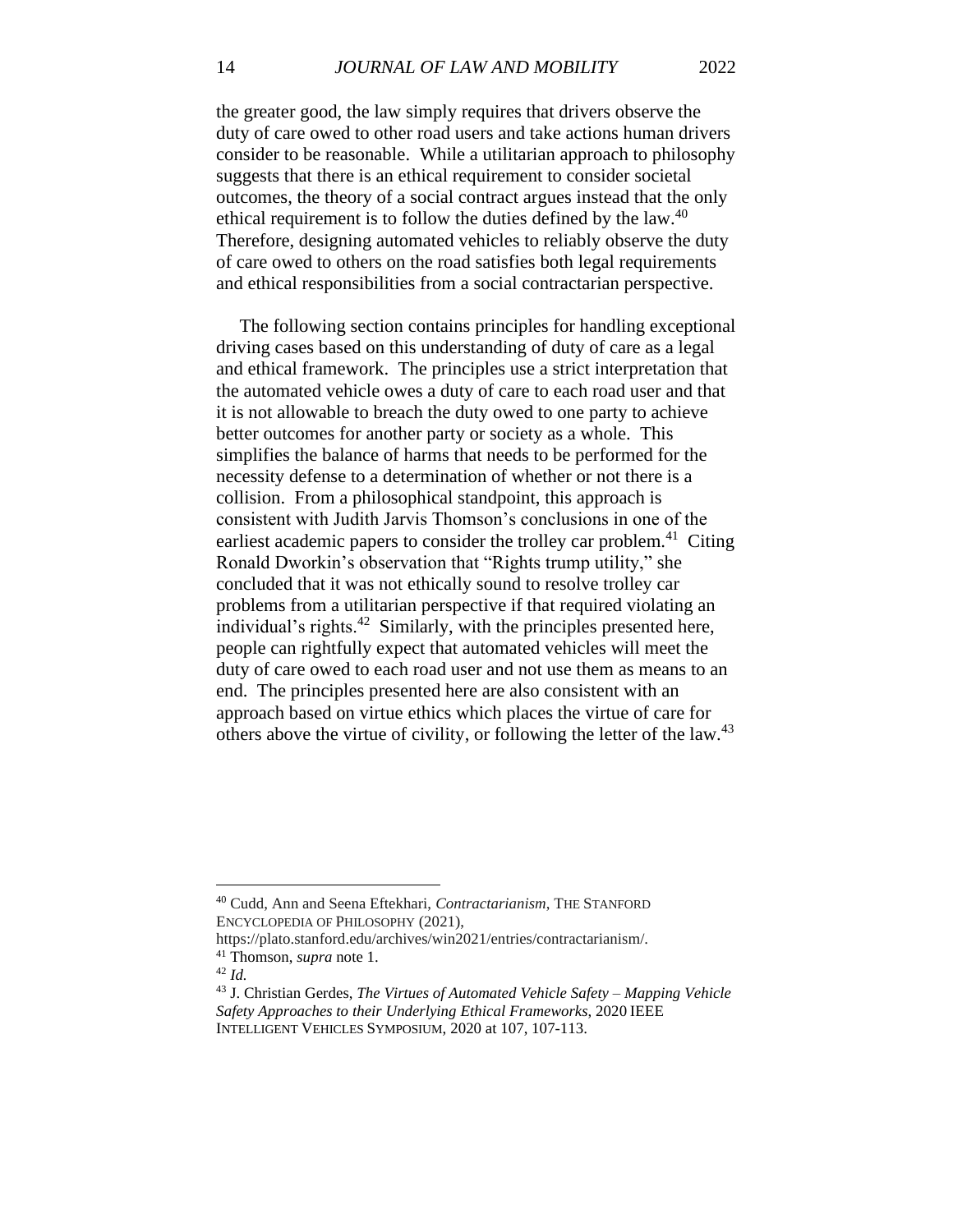- 2 EXCEPTIONAL DRIVING PRINCIPLES
	- 2.1 PRINCIPLE 0: DUTY OF CARE

## **0. The ADS shall be programmed to maintain a strict duty of care to each road user. The ADS may not violate this duty of care owed to one road user to resolve a conflict with another.**

 This initial principle establishes basic expectations for an ADS operated on public roads. While the traffic code in many cases fully defines the duty of care obligations,<sup>44</sup> this principle clearly establishes that developers should not attempt to balance the outcomes of a conflict across actors not involved with the initial conflict.

## 2.2 PRINCIPLE 1: ACTIVE AVOIDANCE OF HARM

**1. The ADS shall be programmed to set aside specific provisions of the traffic code when:**

- **a. it is necessary for abatement and/or avoidance of an imminent collision,**
- **b. there is no way to avoid the collision while obeying the traffic rules and**
- **c. the ADS predicts that a greater harm would occur by following the code.**
- **d. The action does not breach duty of care to another road user**

 This principle addresses the cases in which vehicles are confronted with a situation involving potential human harm and the evasive actions that may avoid such harm seem to conflict with certain provisions of the written traffic code. As previously outlined in Section 2, traffic code is only one piece of the larger legal system governing traffic, and the affirmative defense of necessity can provide a framework to resolve this apparent tension between avoiding human harm and written road rules.

 This proposal satisfies the essential elements of the necessity defense by recommending that if human harm is imminent and breaking the traffic code is necessary to reduce that harm (where

<sup>44</sup> U.V.C, *supra* note [25.](#page-9-1)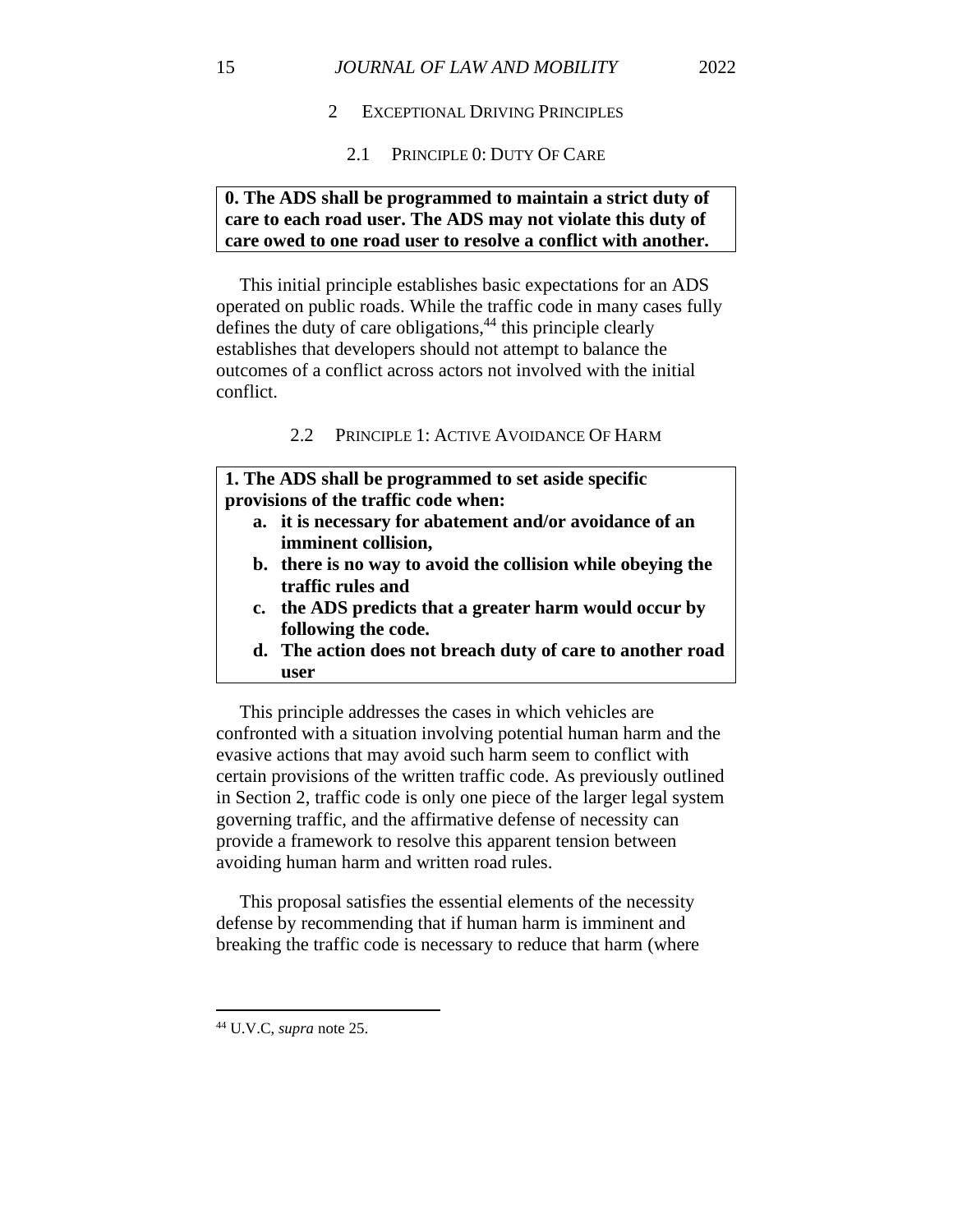harm is interpreted to mean a collision independent of severity) then the ADS may legally be programmed to break traffic code.

## **Example:**

**The ADS may legally be programmed to exceed an absolute speed limit—an action prohibited in traffic code—to avoid an oncoming road user if failure to do so would result in a collision with another road user, and other typically permissible options such as braking would not avoid the collision.**



2.3 PRINCIPLE 2A: FOLLOWING EXPLICIT TRAFFIC RULES

**2A. Where traffic rules are explicit, the ADS shall be designed to comply with the traffic rules, assuming no conflict with proposal 1.** 

 Unlike situations involving the threat of imminent human harm, there is no clear legal defense for violating unambiguous provisions of the traffic code. This proposal is designed to address the bulk of exceptional scenarios that involve how an ADS operated vehicle should be designed to comply with traffic code. Absent an imminent risk of human harm or interpretable ambiguity within the written code, there is a lack of a legal justification for violating specific provisions of the traffic code; this is the basis on which the proposal is formulated.

 Under principle 2A, the ADS shall be designed to execute maneuvers that adhere to written road rules, provided it is not conducting maneuvers necessary for the abatement and/or avoidance of an imminent collision involving harm.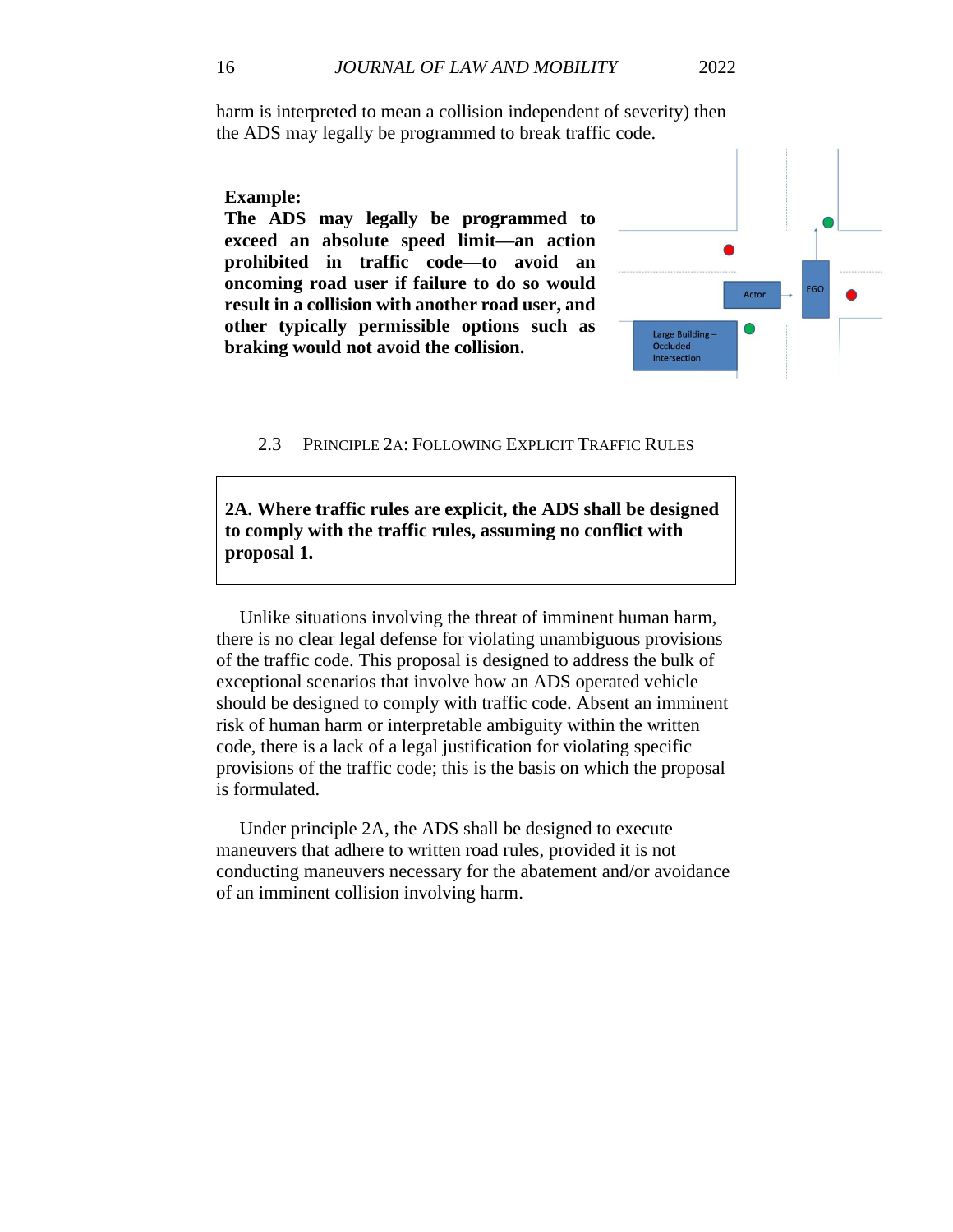

 Developers may encounter scenarios where a desired AV behavior is prohibited by law. For example, the desired behavior may be legal in another ODD due to inconsistencies between state road rules. Furthermore, the desired behavior may be exhibited by human drivers. Where the developer believes that a road rule does not improve safety and may inhibit mobility, dialogue with regulators should be established to resolve the conflict.

2.4 PRINCIPLE 2B: INTERPRETING AMBIGUITY IN THE LAW

**2B. Where traffic rules require interpretation or judgement, the ADS shall be designed to plan maneuvers that improve its mobility or the mobility of other road users when such maneuvers do not present an unreasonable risk.**

 While there are many situations in which traffic code is written explicitly, there are also those in which the applicable code is written to incorporate human interpretation or situational judgement. In cases where the law utilizes subjective or interpretable language (such as "practicable" or "when safe to do so"), human road users are expected to use judgement to interpret such language to follow traffic code. In these cases, an ADS may be programmed to conduct such interpretation, or leverage humans to provide that ability.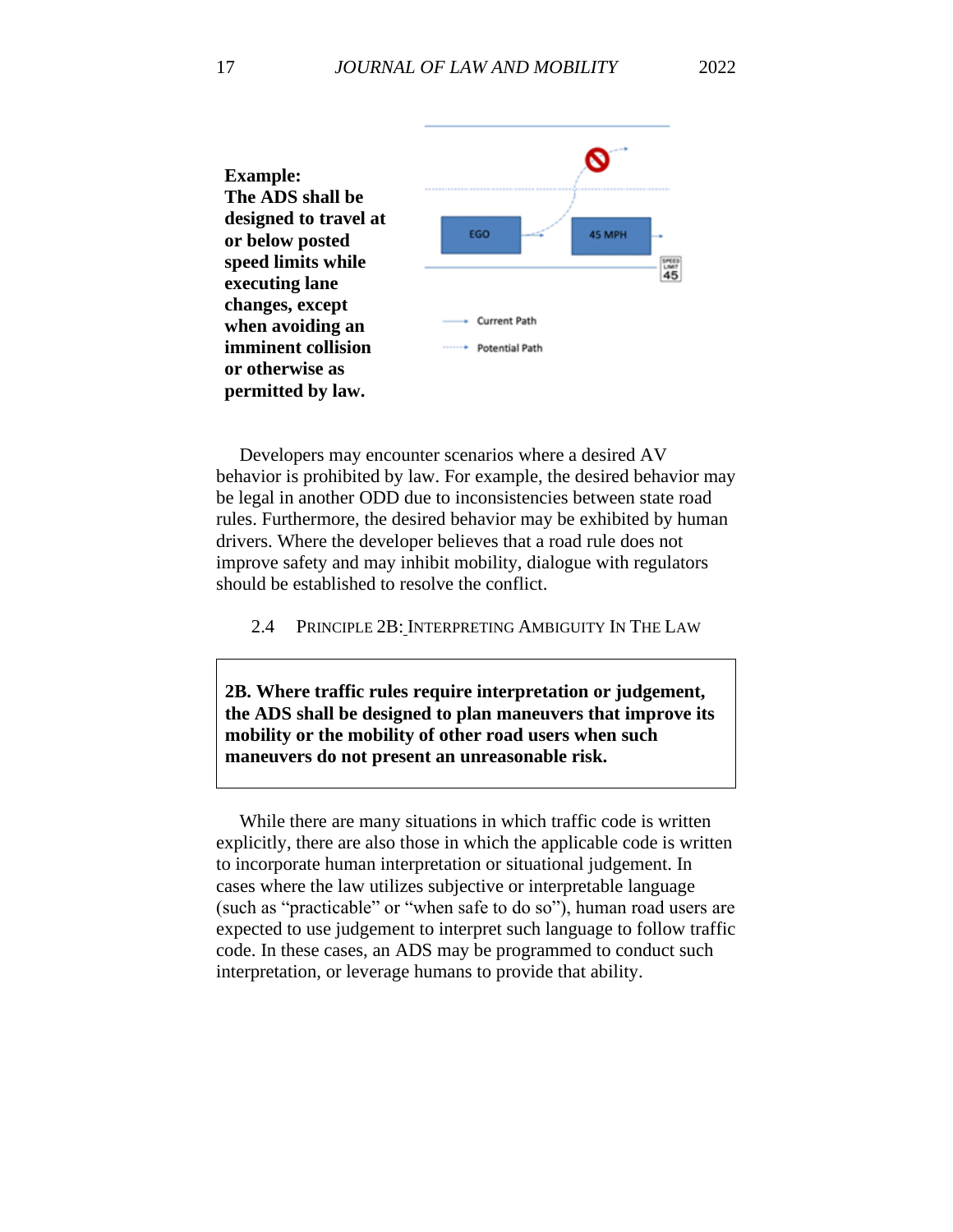The ADS shall be programmed using engineering best practices that eliminate unreasonable risk, reasonably interpret written traffic code, interpret certain scenarios that include ambiguous/interpretable traffic code, and/or to leverage human input to interpret such situations and recommend a maneuver.

#### **Example:**

**In a situation where traffic code states that vehicles are prohibited from crossing into the opposing direction of traffic except when avoiding a** *hazard* **or**  *obstruction***, the ADS may be programmed to interpret certain obstacles as** *hazards* **or**  *obstructions* **(such as a double-parked vehicle) and cross into the opposing lane when reasonably safe to do so to navigate past the obstruction.**



#### 3 IMPLEMENTATION OF EXCEPTIONAL DRIVING PRINCIPLES

Just as these principles for exceptional driving are straightforward to derive from legal principles, they are straightforward to implement in a motion planning algorithm for an automated vehicle. A motion planner uses information about the road ahead, traffic control devices, other road users, obstacles, and occlusions to plan a trajectory for the automated vehicle and determine the acceleration, brake and steering commands necessary to execute this trajectory. The algorithm calculates the desired trajectory over a time horizon which is generally on the order of about 10 seconds. To do this, the planner must make reasonable predictions about the future actions of other road users. Modern motion planners for automated vehicles incorporate some form of optimization to select the best trajectory given a set of desired criteria. These criteria might take the form of hard constraints such as obeying traffic laws or avoiding collision or a cost that should be minimized, such as reducing the acceleration or jerk of the vehicle to improve ride quality for the passengers.<sup>45</sup>

 Translating the principles in the previous section into requirements on a motion planner requires defining three concentric regions, or envelopes, around the AV. While the distances that define these envelopes are deterministic, they may not be static. The context

<sup>45</sup> S. M. Thornton et al., *Incorporating Ethical Considerations Into Automated Vehicle Control*, 18 IEEE TRANSACTIONS ON INTELL. TRANSP. SYS. 1429, 1429- 1439 (2017).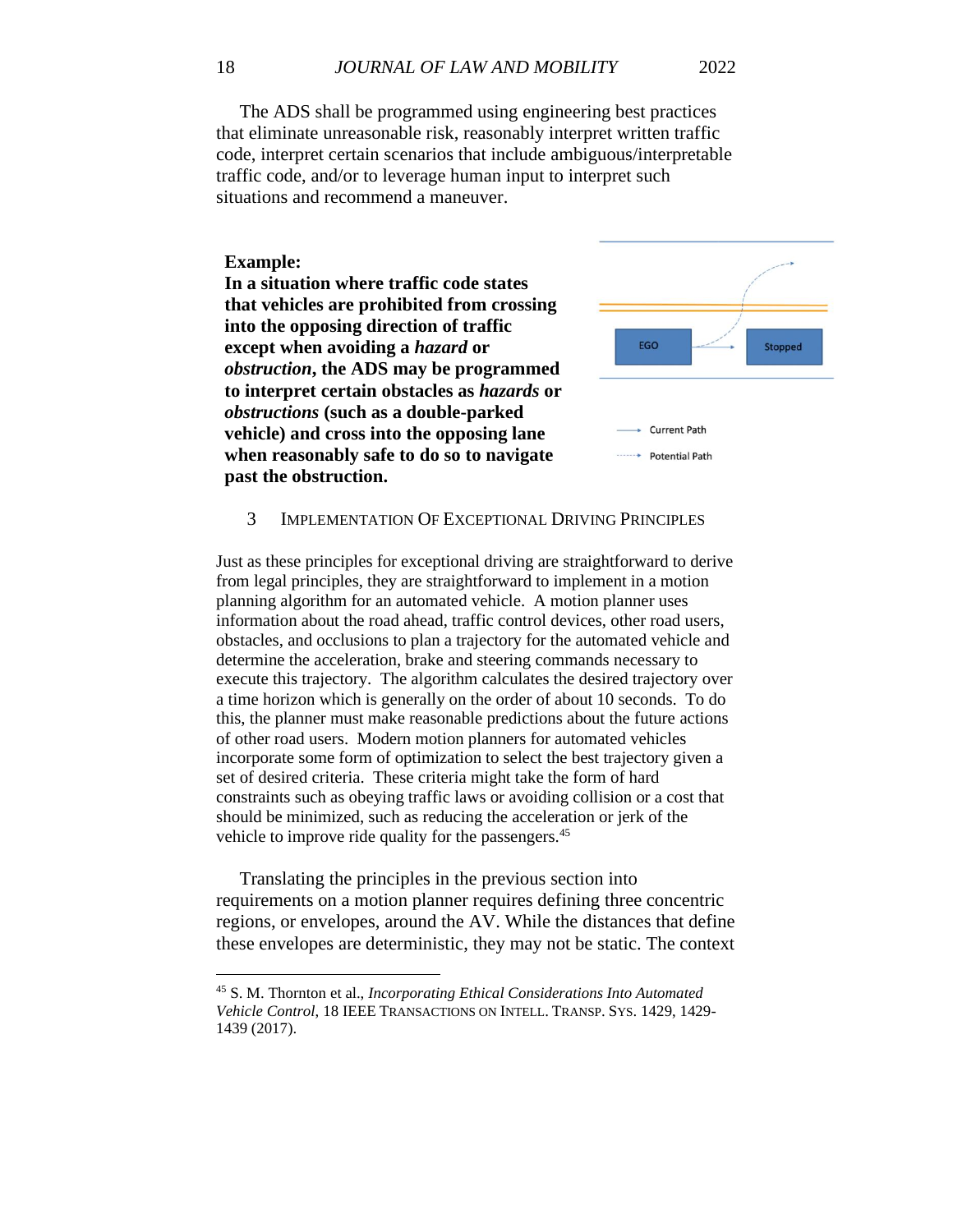dependencies may include absolute and relative speed of the AV with respect to an object. For example, the envelopes may increase as vehicle speed increases and or in cases where traffic is not flowing at a uniform speed. Other dependencies may include actor type, specifically if the object is a VRU vs another vehicle. Finally, elements including surface conditions, and weather may influence the envelope boundaries. While each of the envelopes may have context dependencies, each of the three envelopes have unique properties that facilitate the execution of the exceptional driving principles, and we describe these properties next.

 The *ride comfort envelope* represents the region around the AV where the actions of other road users may cause the automated vehicle to execute trajectories that compromise ride quality. Responding to other road users in this region may require braking above a specific threshold or subjectively uncomfortable maneuvers. When objects lie at a distance to the AV beyond this region, the motion planner can accommodate their actions while staying within specified bounds for nominal ride comfort. This region may be designed to consider the ideal attributes or driving style of the brand executing the autonomous driving experience and may be defined implicitly in terms of acceleration limits instead of explicitly in terms of distance.

 The next boundary is the *duty of care envelope*, which is defined as the minimum acceptable contextually dependent distance to another road user/object that satisfies the duty of care obligation. This distance should be informed by the maximum maneuvering capability of the vehicle for the current conditions (e.g., estimated surface friction), the reasonable expectations of other road users and objects, and traffic code. This envelope differs from the ride comfort envelope in that it is an explicitly defined distance bounded by the physics of the vehicle and other actors as opposed to subjective attributes such as ride quality. An actual or predicated violation of this envelope is not necessarily an imminent collision and therefore is insufficient to meet the requirements of Principle 1. When other actors enter the duty of care envelope there is a violation of the duty of care owed by one party to the other.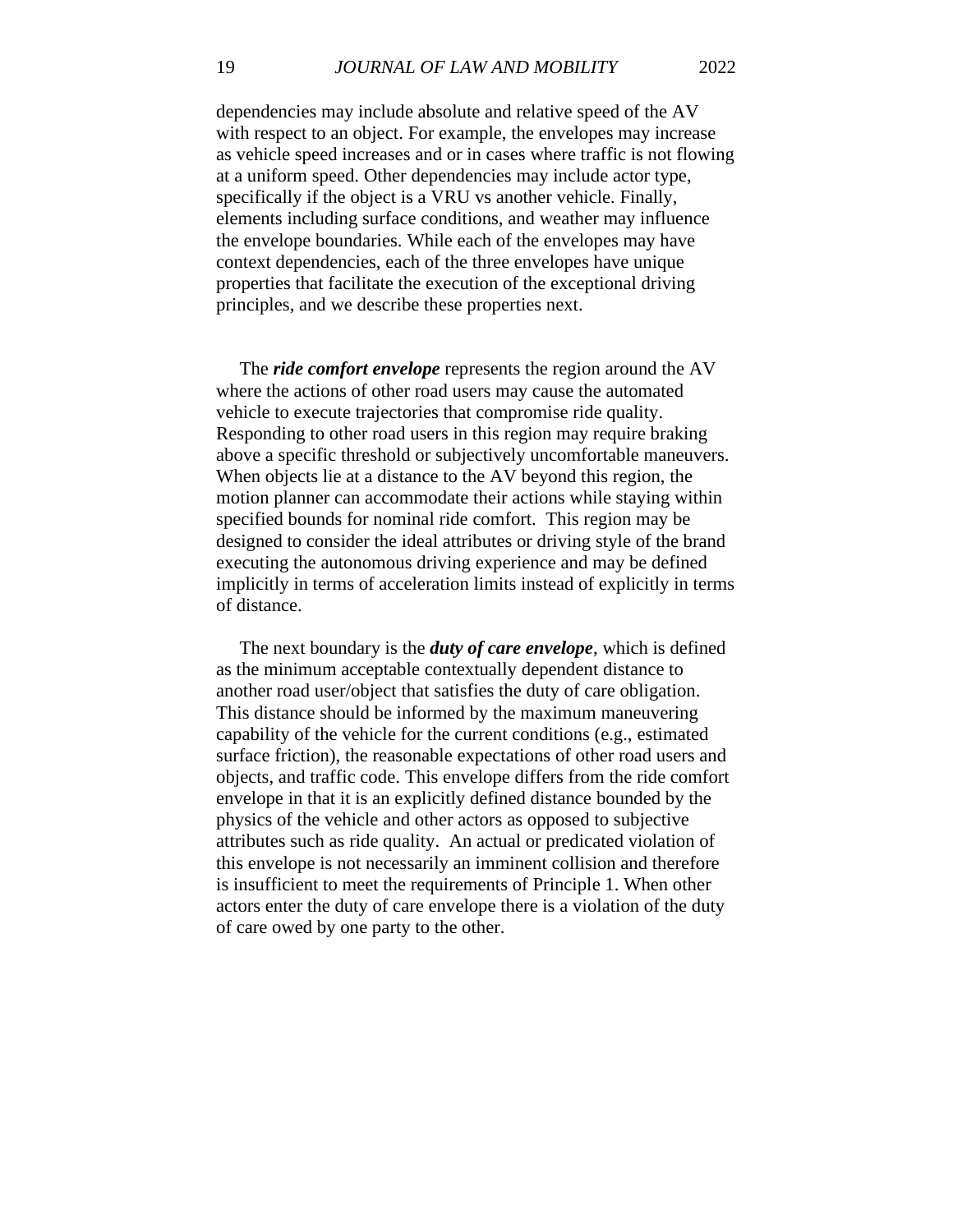This boundary is similar to the distances described by Responsibility Sensitive Safety<sup>46</sup> and the Safety Force Field.<sup>47</sup> The safe following distance of RSS, however, is considerably greater than the legal duty of care since it is designed to produce guaranteed collision avoidance. So while the RSS following distance satisfies the duty of care, it also introduces some conservatism. An overly conservative formulation of the duty of care envelope could prevent an AV from taking feasible evasive actions when faced with a situation of conflicting duties to multiple road users.

 The third boundary is the *collision envelope*, which is nominally zero distance from the AV but may be non-zero to include a buffer of uncertainty with respect to the position of an actor or object near the vehicle or sensing limitations. This boundary, like the duty of care envelope, is set objectively. In this instance, sensor types and properties such as field of view are the primary factors in determining these minimum distances. To enable Principle 1, a predicted violation of this envelope is an imminent collision. Figure 2 shows the relationship between the ride comfort, duty of care and collision envelopes.



**Figure 2 – Example visualization of the various envelopes and considerations for their relative properties.**

 With the definitions of these three envelopes, the core exceptional driving implementation concept is grounded in the principle that the

<sup>46</sup> Shalev-Shwartz, *supra* note [8.](#page-5-0)

<sup>47</sup> NVIDIA, *supra* not[e 11.](#page-5-1)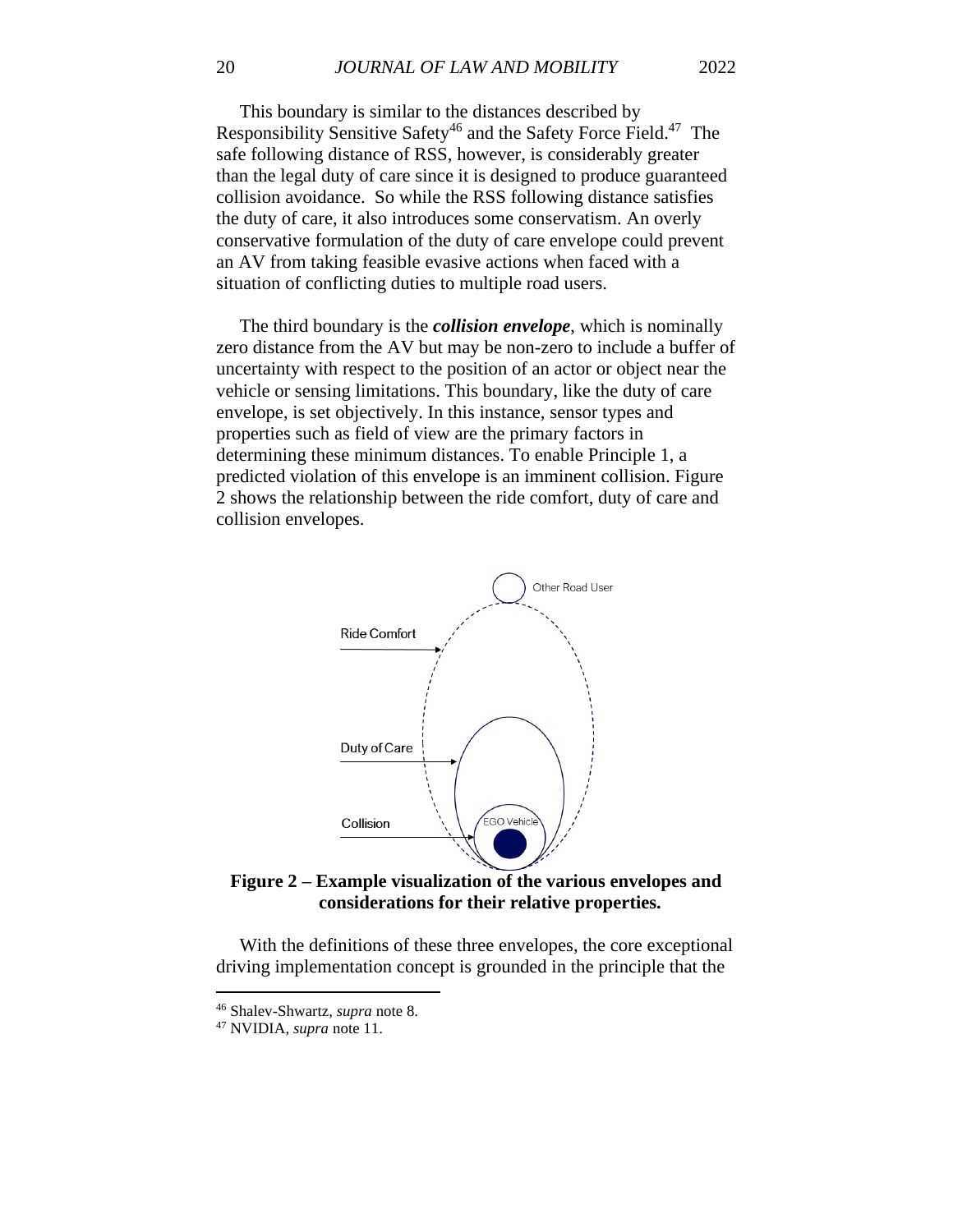motion planner shall not, over its planning horizon, execute trajectories that intentionally introduce other actors and/or objects into the duty of care envelope, based on the expectation of reasonable actions of other actors.

 Other road users or objects that are involved with either the actual or predicted breach of the duty of care envelope or collision envelope are called the *imminent hazard*. Imminent hazards may arise because of another road user violating *duty of care* to the AV, natural hazards (such as falling objects or animals), or a failure on the part of the AV to adhere to its *duty of care envelope*. In the case where another actor executes an unreasonable action, the AV may not be able to maintain its duty of care envelope to that actor. In these cases, the AV should seek to re-establish its envelope over a reasonable period.



## **Figure 3 – Example visualization of the driving corridor used by the motion planner to determine violations of the various envelopes as it maneuvers.**

 Finally, since the ADS may consider multiple trajectories and trajectories are continually updated, the motion planner should assess predicted duty of care violations over the driving corridor, which is the physical space in which the AV intends to travel. The driving corridor corresponds to the physical road lanes when driving within a lane. When changing lanes or turning the driving corridor is the sequence of lanes in which the vehicle intends to travel. Figure 3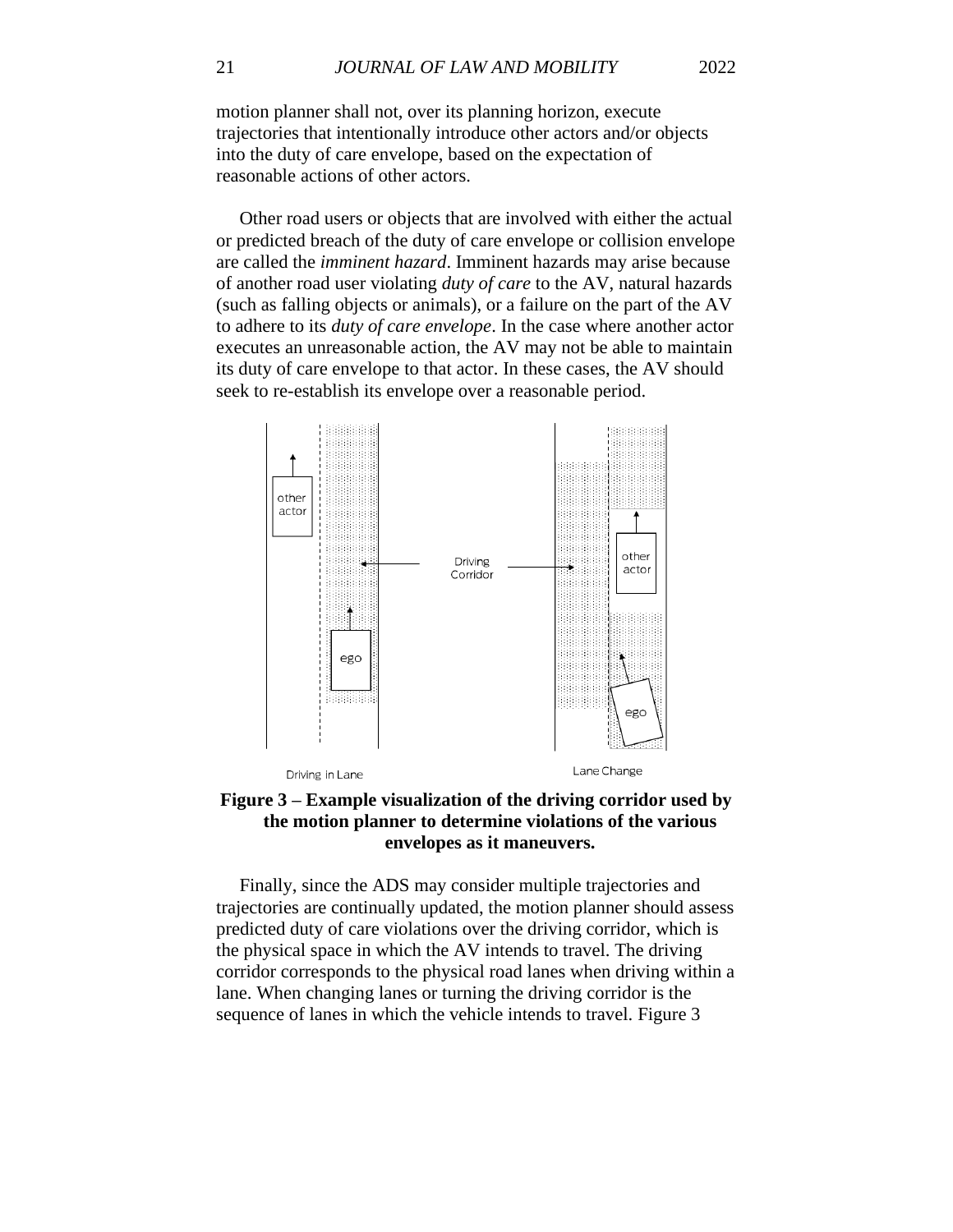shows a visualization of the driving corridor with respect to driving in lane vs a lane change.

 With the ride comfort, duty of care and collision envelopes defined along with the notion of an imminent hazard and driving corridor, requirements on the motion planner based on the current operating environment can be organized into four scenarios:

#### *Nominal Conditions*

 In the nominal use case, where no imminent duty violation is predicted, the motion planner should plan executable trajectories that keep other actors and objects outside the ride comfort envelope, maintain the duty of care envelope, and follow the traffic code. Executable trajectories are the set of positions and velocities of the AV in the driving corridor over a time horizon that accounts for vehicle control and system limitations as known to the motion planner at the time they are determined.

 If the motion planner is unable to find an executable trajectory that satisfies these three criteria, then the motion planner shall maintain the duty of care envelope to all road actors and follow traffic code.

#### *Imminent Duty of Care Violation*

 In the next set of requirements, we introduce an imminent hazard in the driving corridor of the AV, but no collision is anticipated. In this case, the motion planner shall find an executable trajectory that maintains its duty of care to all road users and follows the traffic code. In the event such a trajectory doesn't exist, the motion planner shall choose an executable trajectory that maintains its duty of care to all road users other than the imminent hazard, seeks to reestablish the duty of care envelope to the imminent hazard within a reasonable time and follows the traffic code.

 The key element of these requirements is that the AV shall not introduce another road user or object other than the imminent hazard into its duty of care envelope while mitigating the original duty of care violation. A duty of care violation absent prediction of imminent collision requires trajectories that adhere to the traffic code.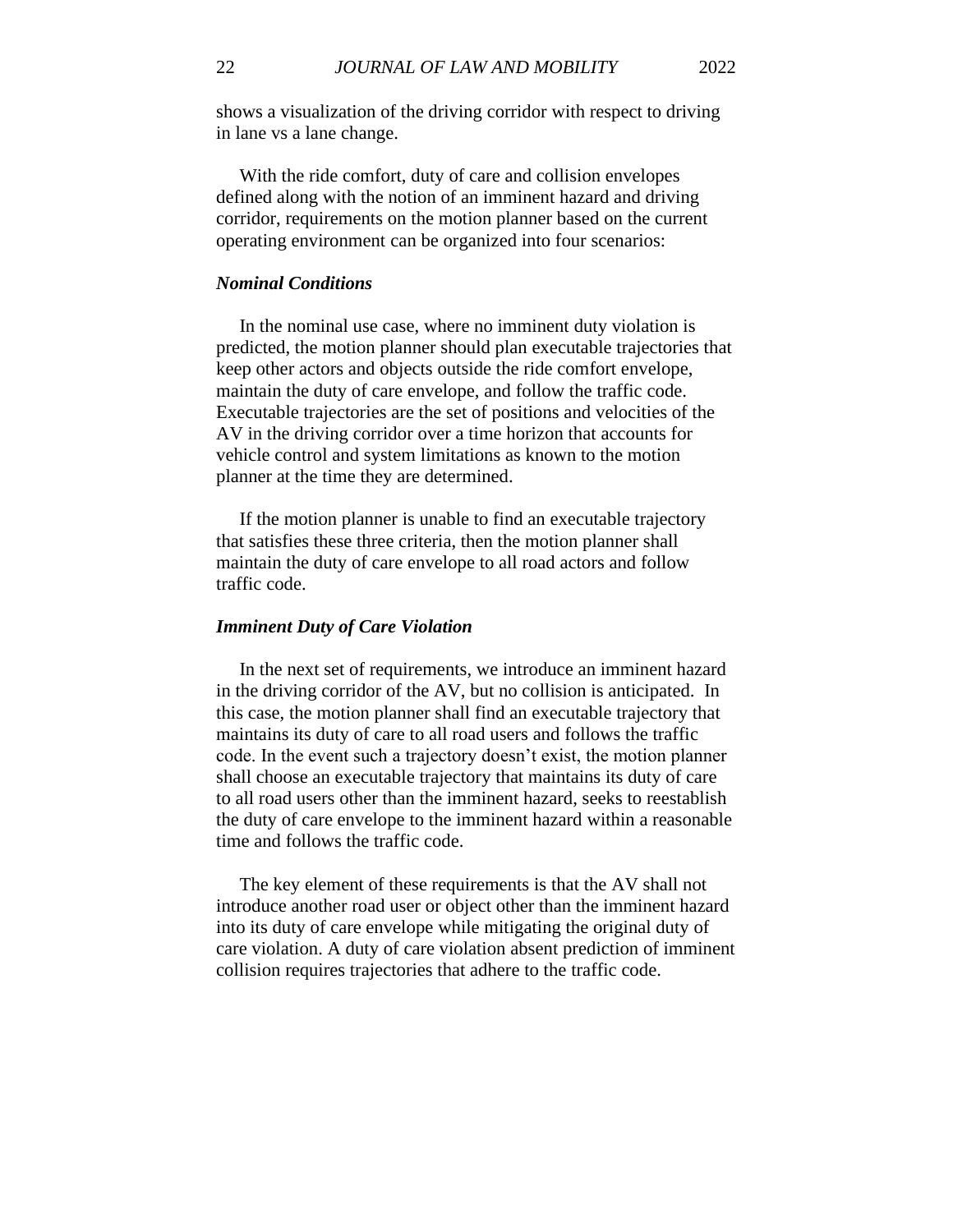The next set of requirements consider the case where there is an actual or predicted violation of the duty of care envelope and it is predicted that the imminent hazard will violate the collision envelope of the AV. In these scenarios, the motion planner should plan executable trajectories that avoid the imminent collision while maintaining the duty of care envelope to all road actors and following the traffic code.

 Where such trajectories do not exist, the requirement on maintaining the duty of care envelope to all road actors is relaxed to maintaining the duty of care envelope to all road actors other than the imminent hazard while following traffic code.

 If these conditions cannot be satisfied, then Principle 1 allows consideration of executable trajectories that avoid the collision but may violate traffic code. In addition, the motion planner must not introduce actors other than the imminent hazard into its duty of care envelope, and lastly, it must predict that it can either re-establish adherence to traffic code by the end of the trajectory or can achieve a safe state or minimal risk condition. This avoids generating trajectories where a collision or sustained violation of the law is inevitable, but the motion planner does not recognize this because of the finite time horizon of the planner.

In cases where trajectories do not exist that satisfy these conditions, the motion planner shall plan to use maximum available lateral and longitudinal control to mitigate the imminent collision, while maintaining its duty of care envelope to all road users other than the imminent hazard and concluding the trajectory in a safe state or minimal risk condition.

#### *Faulted State*

 In the event a failure limits the ability of the motion planner to know its surroundings, the AV must execute an appropriate fallback maneuver. The motion planner should continue to follow the requirements that are currently active preceding the failure as nearly as is practical given the failed state. For example, if at the time of a perception failure an imminent collision was predicted, then that imminent collision and hazard should be assumed to persist even if the location and state of the hazard become unknown.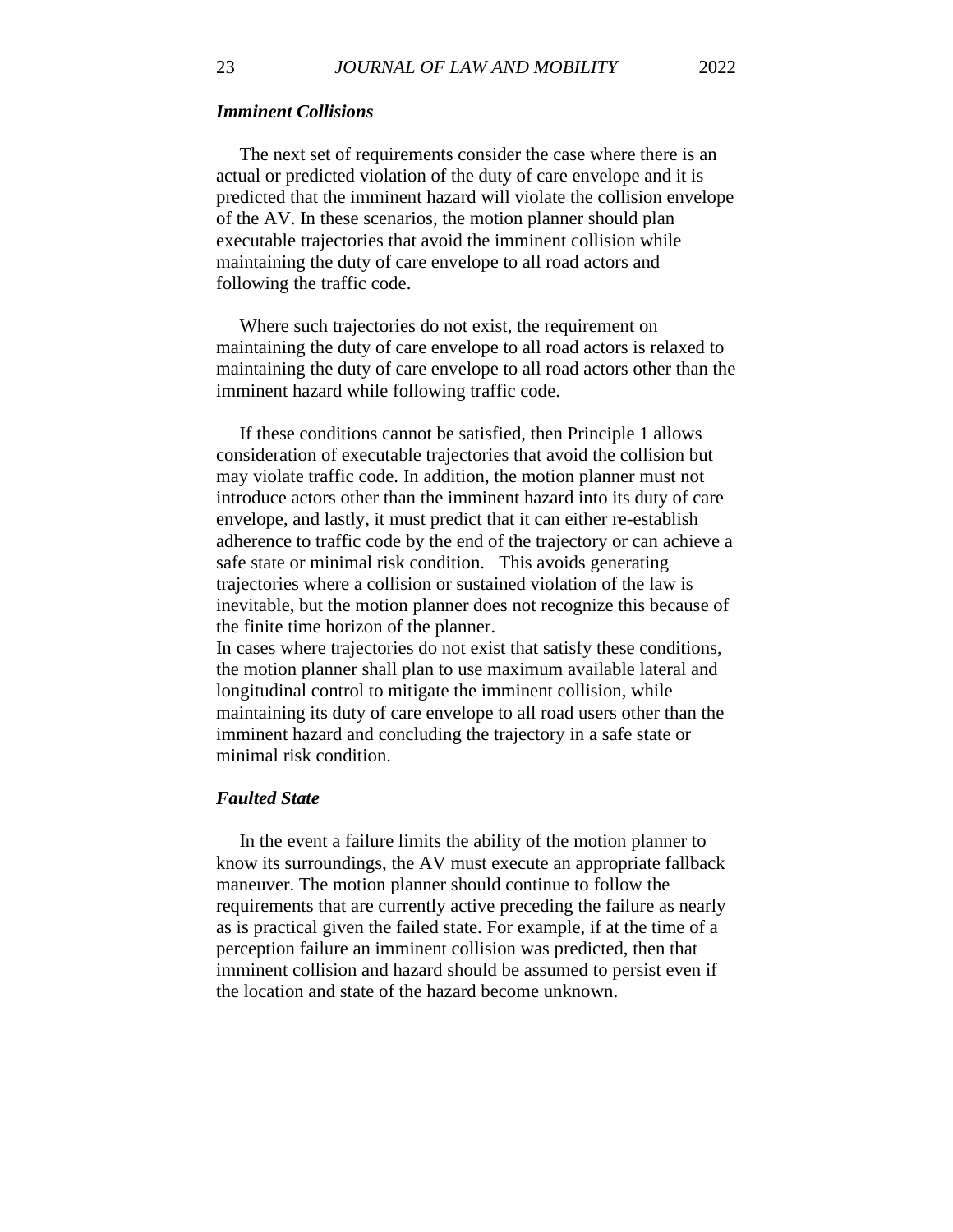#### *Example – Pedestrian Interaction*

 To demonstrate driving outcomes of the exceptional principles, consider the Ego vehicle proceeding straight down a two-lane road divided by a double yellow line (no passing). Suddenly, a pedestrian enters the roadway into the planned driving corridor of the AV. The pedestrian becomes an imminent hazard since the motion planner predicts a duty of care envelope violation will occur and that a collision is imminent. Scenario 1, shown in Figure 4, demonstrates two examples of visualizing driving corridors and the application of the driving principles above reveal the preferred outcome.





 Scenario 1 corridor A shows a driving corridor that maintains the lane but results in contact with the pedestrian. Specifically, the ego vehicle would apply maximum braking authority while maintaining the lane, which would result in a collision. In this scenario, there are no other road actors to consider. However, as seen in Scenario 1 corridor B, given the presence of an imminent collision and absence of other road actors, the requirements of Principal 1 are satisfied, and the AV may choose a driving corridor that crosses the double yellow line, breaking traffic code to prevent the collision, but also reestablishing adherence to traffic code at the end of the planning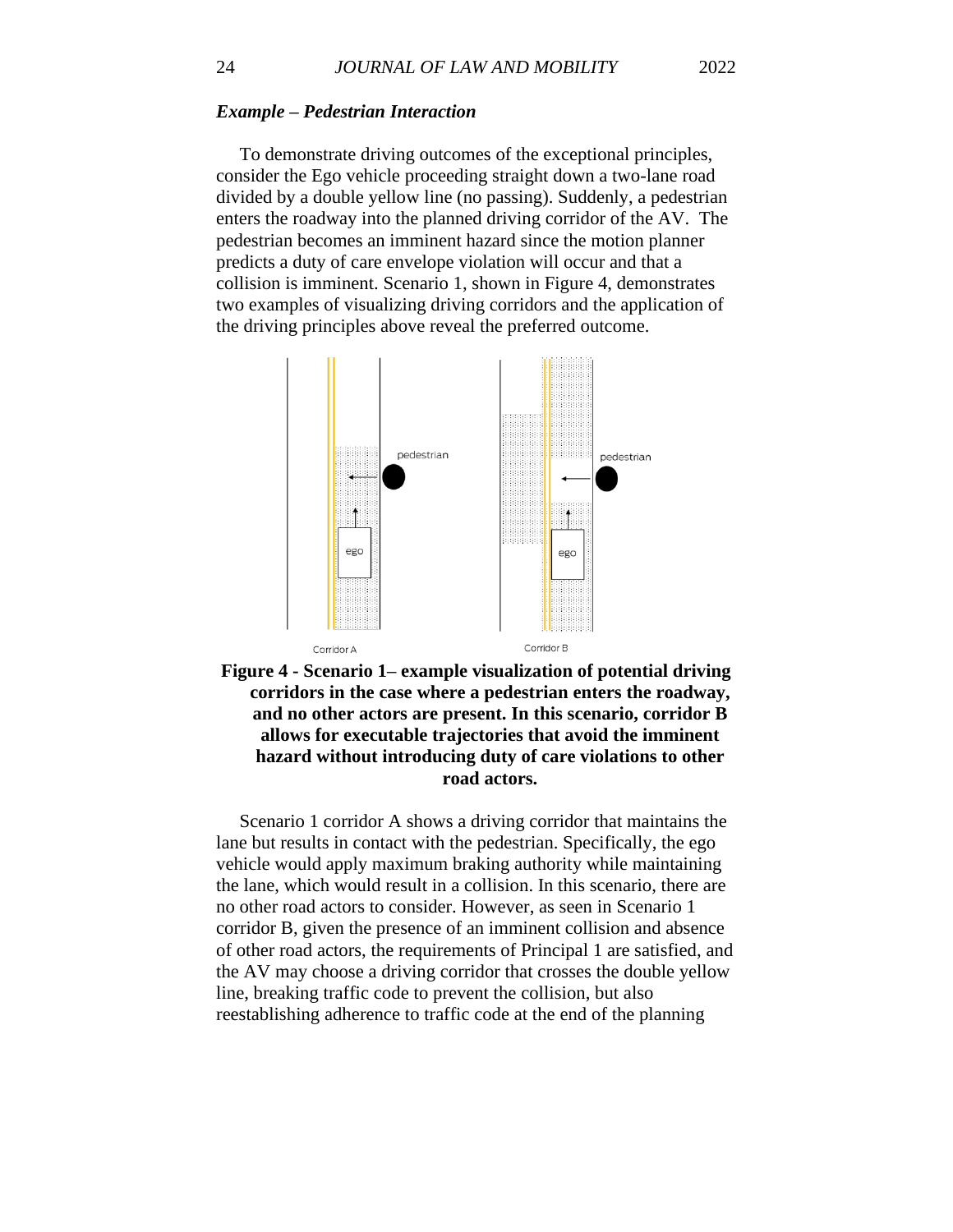horizon. Executable trajectories that are within this corridor do not introduce duty of care violations to any other road actor. In this case, corridor B is an appropriate driving corridor.

 Next, we consider scenario 2 where another road actor is in the oncoming lane of traffic. Figure 5 is a visualization of Scenario 2 that demonstrates two examples of driving corridors for this scenario. Scenario 2, corridor A shows a driving corridor that maintains the lane. Executable trajectories that are within this corridor use maximum braking authority and steering as needed to maintain the driving corridor and minimize the collision. Corridor A does not introduce duty of care violations to any actor other than the imminent hazard and therefore is the appropriate driving corridor given the example constraints. Scenario 2, corridor B shows a driving corridor that crosses the double yellow line to avoid the collision with the imminent hazard, which in this case, is the pedestrian. However, corridor B does not meet the requirements of Principal 1, since executable trajectories in this driving corridor introduce a duty of care violation to an actor other than the imminent hazard.



**Figure 5 – Scenario 2 - example visualization of potential driving corridors in the case where a pedestrian enters the roadway and other actors are present. In this scenario, corridor B violates the duty of care owed to the other actor.**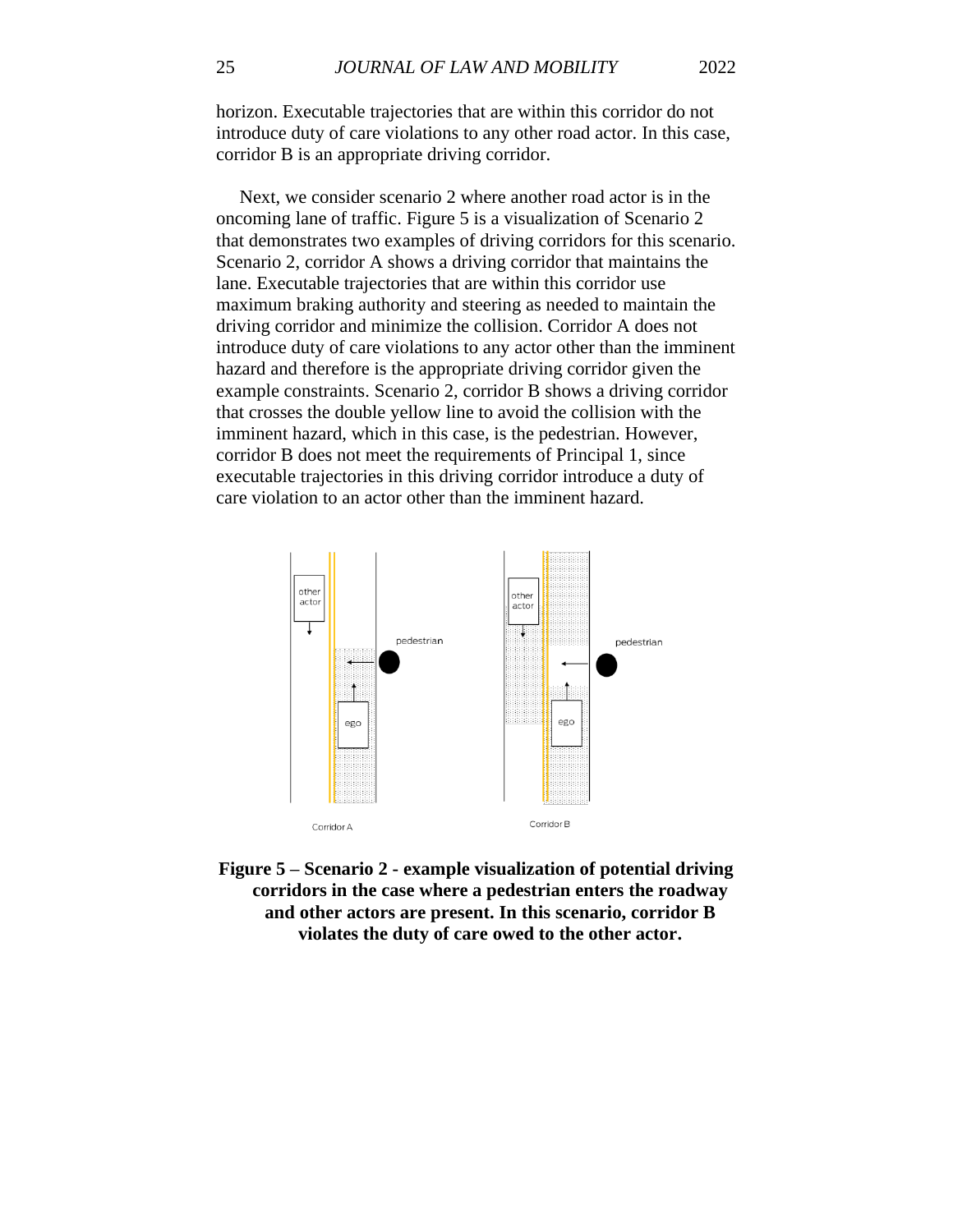#### III. CONCLUSION

 Through careful and robust engineering development, the exceptional driving scenarios described in this work are anticipated to be extremely rare events. Despite the low frequency of these events, autonomous vehicle developers should have a strategy in place for prioritization of path planning objectives to ensure consistent vehicle behavior that adheres to established legal frameworks and social contracts. While the principles in this work do not guarantee optimal outcomes, they may engender public trust by ensuring the rights of other road users are respected, and specifically, that AVs and indirectly software engineers are not calculating the worth of one individual vs. another. Furthermore, through these recommendations, AV developers have a tractable solution with respect to the "Trolley Problem".

Some observations on the consequences of these AV principles are:

-The current legal framework and traffic code are complete enough that societal values regarding human harm and compliance with the law can be translated into motion planning requirements.

- Faced with one imminent collision, the AV will not intentionally create another collision to resolve the first. While this does prevent the AV from engaging in crash optimization to improve societal outcomes, it serves to contain the crash by not drawing new actors into the crash scenario.

-The motion planner does not explicitly prioritize one group of road users over another. The Law specifies the duty of care owed to different groups of road users. The motion planner then fulfills the duty owed to each road user.

- Where there is no predicted imminent collision, the AV will follow the rules of the road. As automated vehicles become more common, compliance with traffic code will ensure that changes to that code have a direct impact on vehicle operations and safety. This gives policymakers a more effective mechanism for meeting traffic and safety objectives than setting rules for human drivers who may or may not follow those rules. Designing automated vehicles to comply with traffic codes further ensures a level of human oversight over their operation.